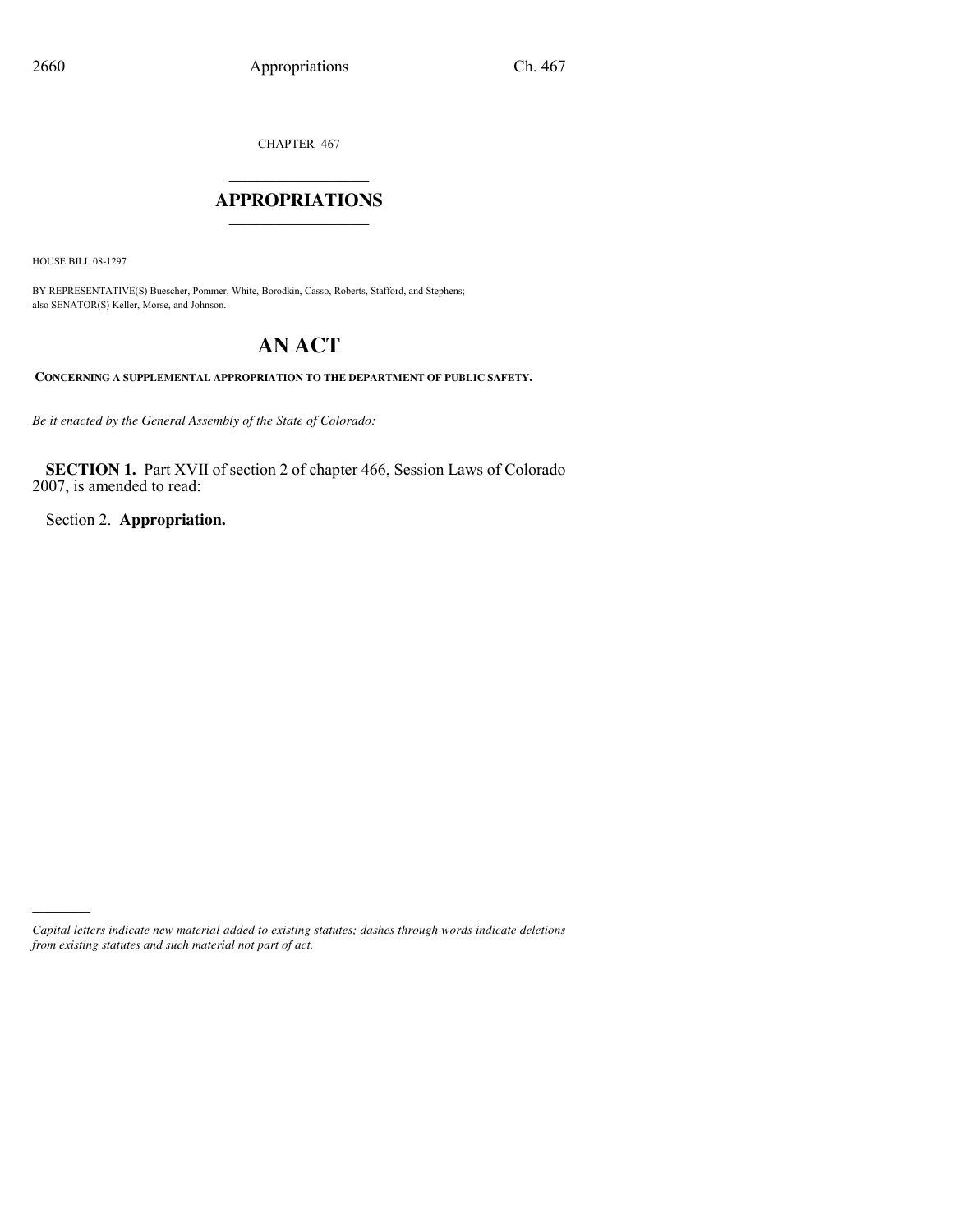|                 |              |             | APPROPRIATION FROM |              |               |                |  |  |  |
|-----------------|--------------|-------------|--------------------|--------------|---------------|----------------|--|--|--|
| ITEM &          | <b>TOTAL</b> | GENERAL     | <b>GENERAL</b>     | <b>CASH</b>  | <b>CASH</b>   | <b>FEDERAL</b> |  |  |  |
| <b>SUBTOTAL</b> |              | <b>FUND</b> | <b>FUND</b>        | <b>FUNDS</b> | <b>FUNDS</b>  | <b>FUNDS</b>   |  |  |  |
|                 |              |             | <b>EXEMPT</b>      |              | <b>EXEMPT</b> |                |  |  |  |
|                 |              |             |                    |              |               |                |  |  |  |

### **PART XVIIDEPARTMENT OF PUBLIC SAFETY**

### **(1) EXECUTIVE DIRECTOR'S OFFICE**

| (A) Administration       |           |           |                      |                          |         |
|--------------------------|-----------|-----------|----------------------|--------------------------|---------|
| Personal Services        | 2,196,360 |           |                      | $2,196,360$ <sup>a</sup> |         |
|                          |           |           |                      | $(30.5$ FTE)             |         |
| Health, Life, and Dental | 6,037,846 | 1,072,493 | 396,875 <sup>b</sup> | $4,304,579^{\circ}$      | 263,899 |
| Short-term Disability    | 100,283   | 22,081    | 5,847 <sup>b</sup>   | 68,847 <sup>d</sup>      | 3,508   |
| S.B. 04-257 Amortization |           |           |                      |                          |         |
| Equalization             |           |           |                      |                          |         |
| Disbursement             | 918,026   | 198,657   | $53,967^b$           | $633,021^e$              | 32,381  |
|                          | 921,778   | 202,409   |                      |                          |         |
| S.B. 06-235              |           |           |                      |                          |         |
| Supplemental             |           |           |                      |                          |         |
| Amortization             |           |           |                      |                          |         |
| Equalization             |           |           |                      |                          |         |
| Disbursement             | 185,187   | 35,318    | $11,243^b$           | 131,881 <sup>f</sup>     | 6,745   |
|                          | 186,750   | 36,881    |                      |                          |         |
|                          |           |           |                      |                          |         |
|                          |           |           |                      |                          |         |

Ch. 467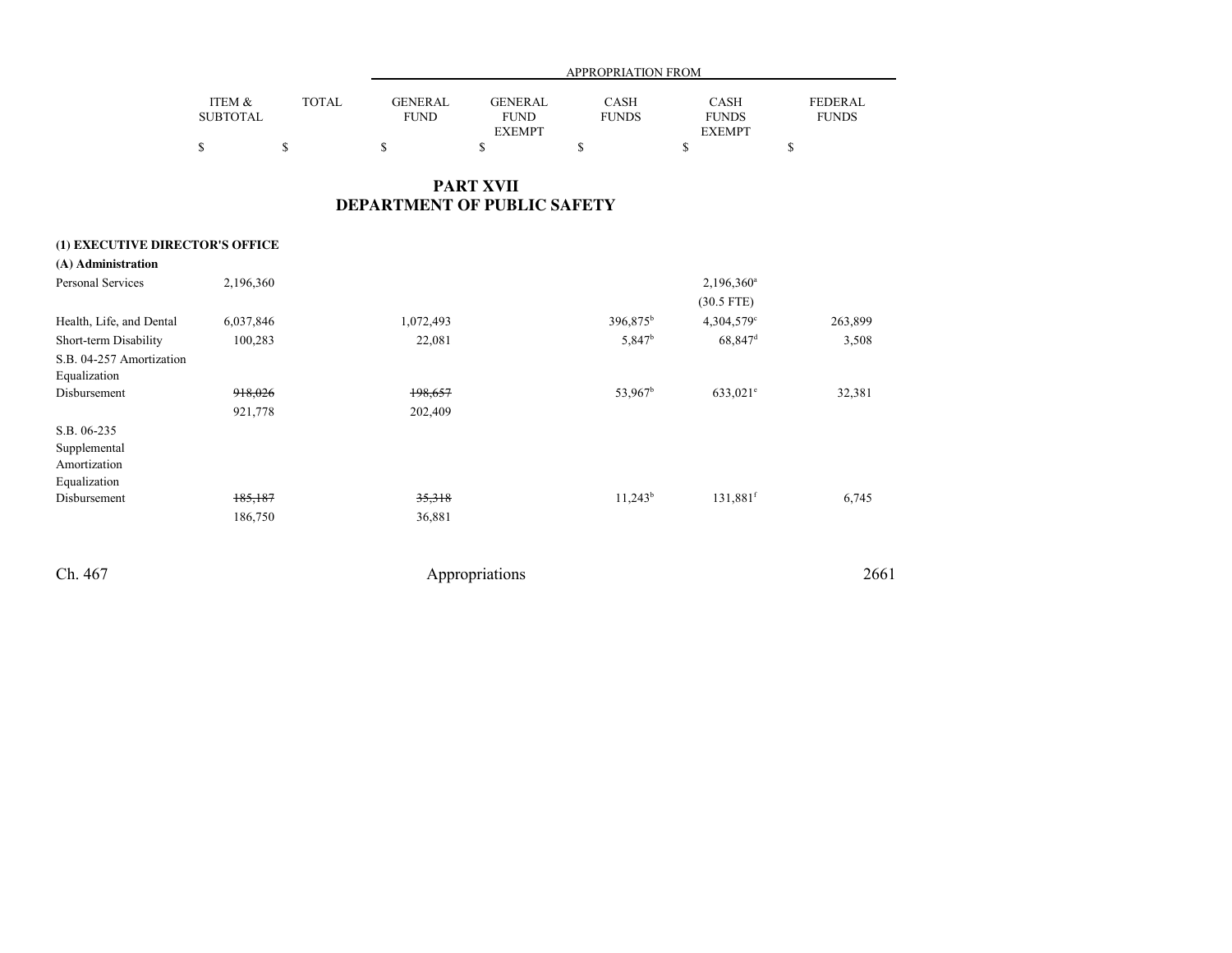|                                                      | ITEM &<br><b>SUBTOTAL</b> |                                             | <b>APPROPRIATION FROM</b> |                               |                                                |                             |                                       |                                |
|------------------------------------------------------|---------------------------|---------------------------------------------|---------------------------|-------------------------------|------------------------------------------------|-----------------------------|---------------------------------------|--------------------------------|
|                                                      |                           | <b>TOTAL</b>                                |                           | <b>GENERAL</b><br><b>FUND</b> | <b>GENERAL</b><br><b>FUND</b><br><b>EXEMPT</b> | <b>CASH</b><br><b>FUNDS</b> | CASH<br><b>FUNDS</b><br><b>EXEMPT</b> | <b>FEDERAL</b><br><b>FUNDS</b> |
|                                                      | \$                        | $\mathbb{S}% _{n}^{X\rightarrow\mathbb{R}}$ | \$                        | $\mathbb{S}$                  | \$                                             | \$                          | \$                                    |                                |
| Salary Survey and Senior<br><b>Executive Service</b> |                           |                                             |                           |                               |                                                |                             |                                       |                                |
|                                                      | 3,530,311                 |                                             | 537,093                   |                               | $133, 135^b$                                   | 2,740,537f                  | 119,546                               |                                |
| Performance-based Pay                                |                           |                                             |                           |                               |                                                |                             |                                       |                                |
| Awards                                               | 1,174,910                 |                                             | 246,025                   |                               | $49,252^b$                                     | 839,007f                    | 40,626                                |                                |
| Shift Differential                                   | 242,873                   |                                             | 44,850                    |                               | 57,967 <sup>b</sup>                            | 140,056 <sup>g</sup>        |                                       |                                |
| Workers' Compensation                                | 2,014,983                 |                                             |                           |                               |                                                | $2,014,983(T)^{n}$          |                                       |                                |
|                                                      | 1,731,662                 |                                             |                           |                               |                                                | $1,731,662(T)$ <sup>h</sup> |                                       |                                |
| <b>Operating Expenses</b>                            | 161,645                   |                                             |                           |                               |                                                | $161,645(T)$ <sup>h</sup>   |                                       |                                |
| Legal Services for 2,113                             |                           |                                             |                           |                               |                                                |                             |                                       |                                |
| hours                                                | 152,199                   |                                             |                           |                               |                                                | $152,199(T)$ <sup>h</sup>   |                                       |                                |
| <b>Purchase of Services</b>                          |                           |                                             |                           |                               |                                                |                             |                                       |                                |
| from Computer Center                                 | 108,160                   |                                             |                           |                               |                                                | $108,160(f)^n$              |                                       |                                |
| <b>Multiuse Network</b>                              |                           |                                             |                           |                               |                                                |                             |                                       |                                |
| Payments                                             | 969,405                   |                                             |                           |                               |                                                | 969,405                     |                                       |                                |
|                                                      | 1,158,213                 |                                             |                           |                               |                                                | $1,158,213$ <sup>i</sup>    |                                       |                                |
| Payment to Risk                                      |                           |                                             |                           |                               |                                                |                             |                                       |                                |
| Management and                                       |                           |                                             |                           |                               |                                                |                             |                                       |                                |
| Property Funds                                       | 720,961                   |                                             | 309,276                   |                               |                                                | 411,685                     |                                       |                                |
|                                                      | 794,223                   |                                             | 340,704                   |                               |                                                | 453,519 <sup>j</sup>        |                                       |                                |
| Vehicle Lease Payments                               | 48,493                    |                                             | 14,236                    |                               | $2,675^{\rm b}$                                | $31,582(T)^k$               |                                       |                                |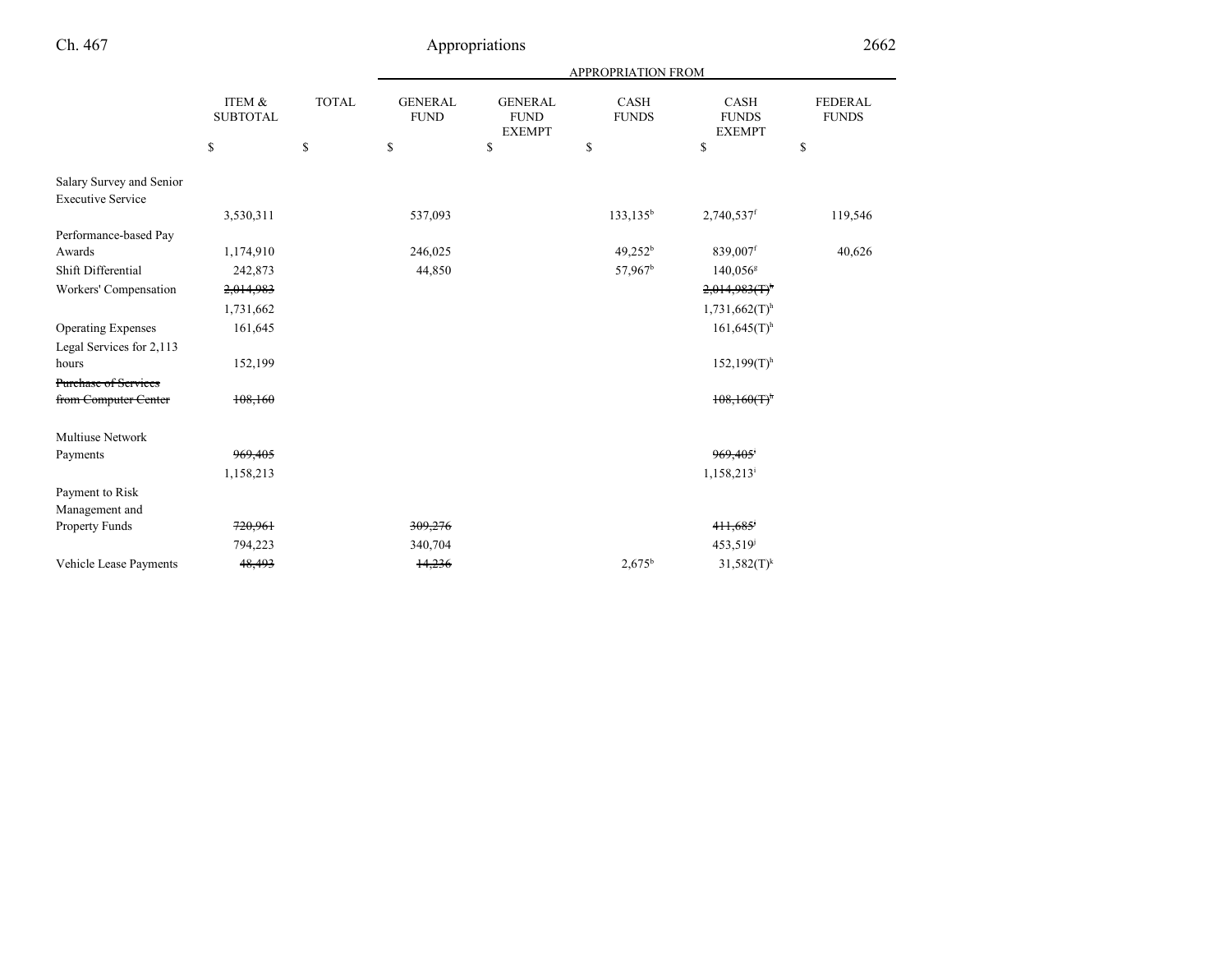|                               | 37,406     | 3,149   |                       |                          |       |
|-------------------------------|------------|---------|-----------------------|--------------------------|-------|
| Leased Space                  | 1,907,259  | 858,230 | 30.057 <sup>b</sup>   | 1,018,972                |       |
|                               | 1,907,259  | 756,071 |                       | 1,121,131 <sup>1</sup>   |       |
| Capitol Complex Leased        |            |         |                       |                          |       |
| Space                         | 1,121,977  |         | $3,698$ <sup>b</sup>  | $1,118,279$ <sup>m</sup> |       |
|                               | 1,140,653  |         | $3,760^{\rm b}$       | $1,136,893^m$            |       |
| <b>Communication Services</b> |            |         |                       |                          |       |
| Payments                      | 793,140    |         | $16,228$ <sup>b</sup> | $771,023$ <sup>n</sup>   | 5,889 |
|                               | 603,116    |         | $12,340^b$            | 586,298 <sup>n</sup>     | 4,478 |
| Utilities                     | 87,407     |         |                       | 87,407°                  |       |
| Distributions to Local        |            |         |                       |                          |       |
| Government                    | 50,000     |         | 50,000 <sup>p</sup>   |                          |       |
|                               | 22,521,425 |         |                       |                          |       |
|                               | 22,214,894 |         |                       |                          |       |
|                               |            |         |                       |                          |       |

<sup>a</sup> Of this amount, \$2,171,742(T) shall be from indirect cost recoveries, and \$24,618 shall be from the Highway Users Tax Fund created in Section 43-4-201, C.R.S..

<sup>b</sup> These amounts shall be from various sources.

c Of this amount, \$4,093,729 shall be from the Highway Users Tax Fund created in Section 43-4-201, C.R.S., \$45,353(T) shall be from other state agencies fordispatch services, \$30,890(T) shall be from the Department of Personnel capitol complex leased space rent proceeds, \$13,370(T) shall be from indirect costrecoveries, and \$121,237 shall be from various sources.

<sup>d</sup>Of this amount, \$63,795 shall be from the Highway Users Tax Fund created in Section 43-4-201, C.R.S., \$669(T) shall be from other state agencies for dispatch services, \$287(T) shall be from the Department of Personnel capitol complex leased space rent proceeds, and \$4,096 shall be from various sources.

e Of this amount, \$588,877 shall be from the Highway Users Tax Fund created in Section 43-4-201, C.R.S., \$6,179(T) shall be from other state agencies for dispatchservices, \$3,898(T) shall be from indirect cost recoveries, \$2,653(T) shall be from the Department of Personnel capitol complex leased space rent proceeds, and \$31,414 shall be from various sources.

Ch. 467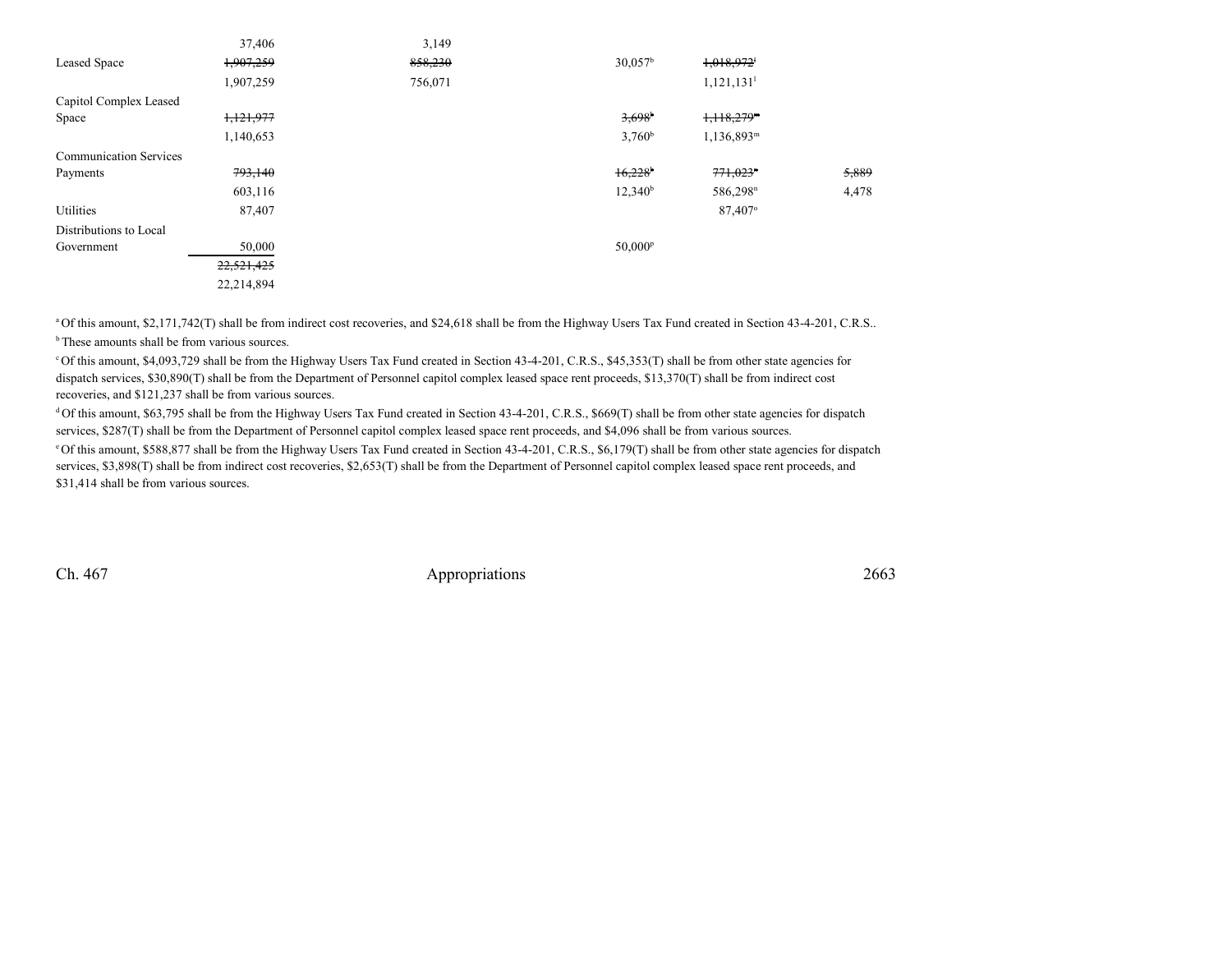| ITEM &<br>SUBTOTAL | <b>TOTAL</b> | <b>GENERAL</b><br><b>FUND</b> | <b>GENERAL</b><br><b>FUND</b> | <b>CASH</b><br><b>FUNDS</b> | <b>CASH</b><br><b>FUNDS</b> | <b>FEDERAL</b><br><b>FUNDS</b> |
|--------------------|--------------|-------------------------------|-------------------------------|-----------------------------|-----------------------------|--------------------------------|
|                    |              |                               | <b>EXEMPT</b>                 |                             | <b>EXEMPT</b>               |                                |
|                    | Φ            |                               |                               |                             |                             |                                |

APPROPRIATION FROM

f Of these amounts, \$3,483,607 shall be from the Highway Users Tax Fund created in Section 43-4-201, C.R.S., \$23,167(T) shall be from other state agencies fordispatch services, \$15,239(T) shall be from indirect cost recoveries, \$9,205(T) shall be from the Department of Personnel capitol complex leased space rent proceeds, and \$180,207 shall be from various sources.

g Of this amount, \$125,582 shall be from the Highway Users Tax Fund created in Section 43-4-201, C.R.S. and \$14,474 shall be from various sources.

<sup>h</sup>These amounts shall be from indirect cost recoveries.

<sup>1</sup>Of this amount, \$926,910(T) \$1,115,718(T) shall be from indirect cost recoveries, and \$42,495 shall be from the Highway Users Tax Fund created in Section 43-4-201, C.R.S.

<sup>j</sup> Of this amount, \$399,243(T) \$441,480(T) shall be from indirect cost recoveries, and \$12,442 \$12,039 shall be from the Highway Users Tax Fund created in Section 43-4-201, C.R.S.

k Of this amount, \$20,332 shall be from indirect cost recoveries, and \$11,250 shall be from Limited Gaming funds appropriated to the Department of Revenue.

<sup>1</sup>Of this amount,  $\frac{499.521(f)}{8601.680(f)}$  shall be from indirect cost recoveries, \$464,329 shall be from the Highway Users Tax Fund created in Section 43-4-201, C.R.S., and \$55,122 shall be from various sources.

m Of this amount,  $$619,608$ (T)  $$628,294$ (T) shall be from indirect cost recoveries,  $$488,284$  \$496,957 shall be from the Highway Users Tax Fund created in Section 43-4-201, C.R.S., and \$10,387 \$11,642 shall be from various sources.

<sup>n</sup>Of this amount, \$731,125 \$555,959 shall be from the Highway Users Tax Fund created in Section 43-4-201, C.R.S., \$23,660(T) \$17,992(T) shall be from indirect cost recoveries, and \$16,238 \$12,347 shall be from various sources.

o Of this amount, \$85,907 shall be from the Highway Users Tax Fund created in Section 43-4-201, C.R.S. and \$1,500(T) shall be from Limited Gaming fundsappropriated to the Department of Revenue.

p This amount shall be from the Hazardous Materials Safety Fund created in Section 42-20-107, C.R.S.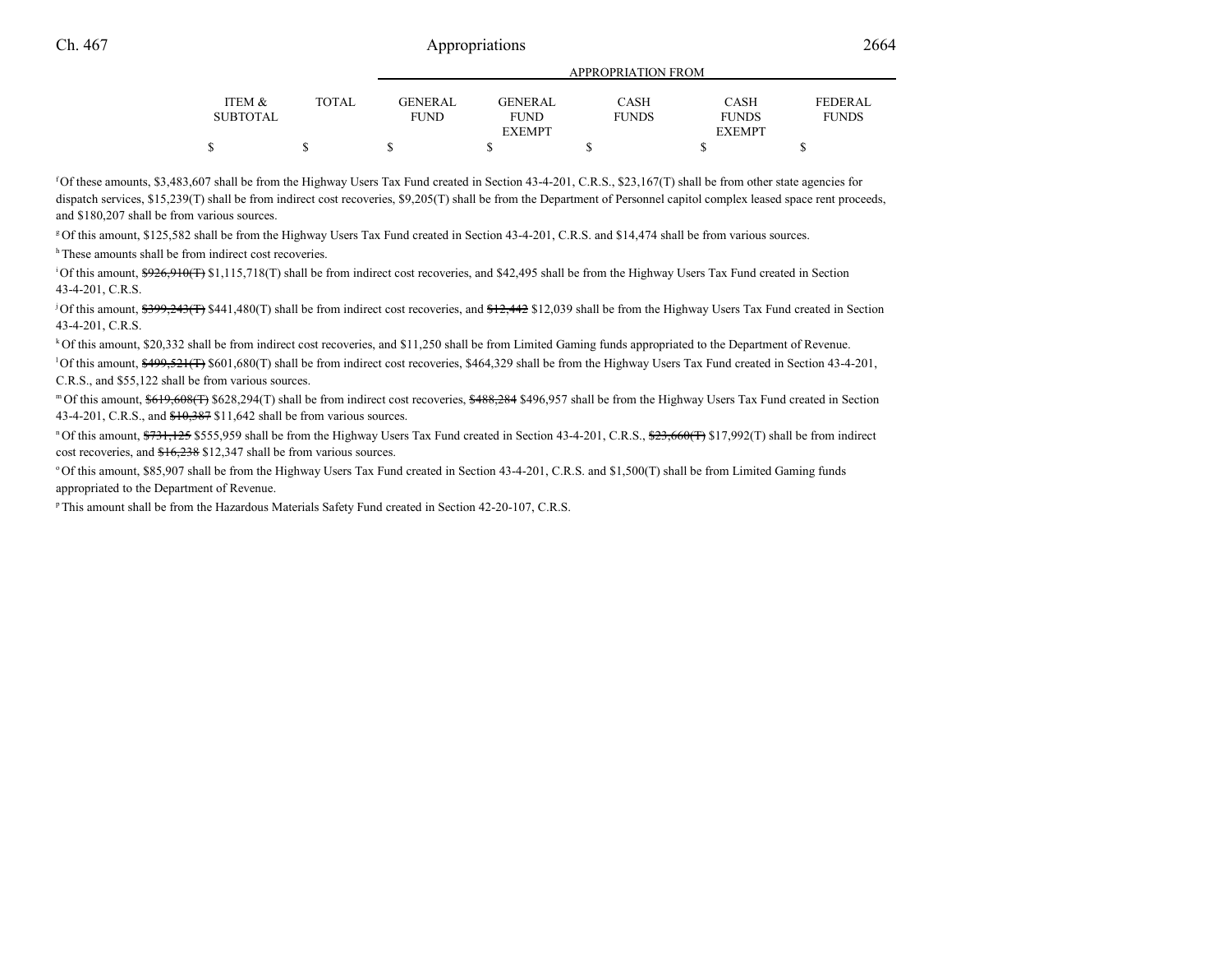#### **(B) Special Programs**

| $(D)$ operating $\epsilon$ and                                     |            |                                                                                                               |                        |         |
|--------------------------------------------------------------------|------------|---------------------------------------------------------------------------------------------------------------|------------------------|---------|
| (1) Witness Protection                                             |            |                                                                                                               |                        |         |
| Program                                                            |            |                                                                                                               |                        |         |
| Witness Protection Fund                                            | 50,000     | 50,000                                                                                                        |                        |         |
| Witness Protection Fund                                            |            |                                                                                                               |                        |         |
| Expenditures                                                       | 50,000     |                                                                                                               | $50,000^a$             |         |
|                                                                    | 100,000    |                                                                                                               |                        |         |
|                                                                    |            | <sup>a</sup> This amount shall be from the Witness Protection Fund created in Section 24-33.5-106 (6), C.R.S. |                        |         |
| (2) Colorado Integrated                                            |            |                                                                                                               |                        |         |
| Criminal Justice                                                   |            |                                                                                                               |                        |         |
| Information System                                                 |            |                                                                                                               |                        |         |
| (CICJIS)                                                           |            |                                                                                                               |                        |         |
| Personal Services                                                  | 1,055,921  |                                                                                                               | $807,669(T)^a$         | 248,252 |
|                                                                    |            |                                                                                                               | $(11.0$ FTE)           |         |
| <b>Operating Expenses</b>                                          | 200,502    |                                                                                                               | $150,502(T)^a$         | 50,000  |
|                                                                    | 1,256,423  |                                                                                                               |                        |         |
|                                                                    |            |                                                                                                               |                        |         |
| <sup>a</sup> These amounts shall be from indirect cost recoveries. |            |                                                                                                               |                        |         |
|                                                                    | 23,877,848 |                                                                                                               |                        |         |
|                                                                    | 23,571,317 |                                                                                                               |                        |         |
|                                                                    |            |                                                                                                               |                        |         |
| (2) COLORADO STATE PATROL <sup>117</sup>                           |            |                                                                                                               |                        |         |
| Colonel, Lt. Colonels,                                             |            |                                                                                                               |                        |         |
| Majors, and Captains                                               | 3,670,211  | 105,894                                                                                                       | 3,564,317 <sup>a</sup> |         |
|                                                                    |            |                                                                                                               |                        |         |

Ch. 467Appropriations <sup>2665</sup>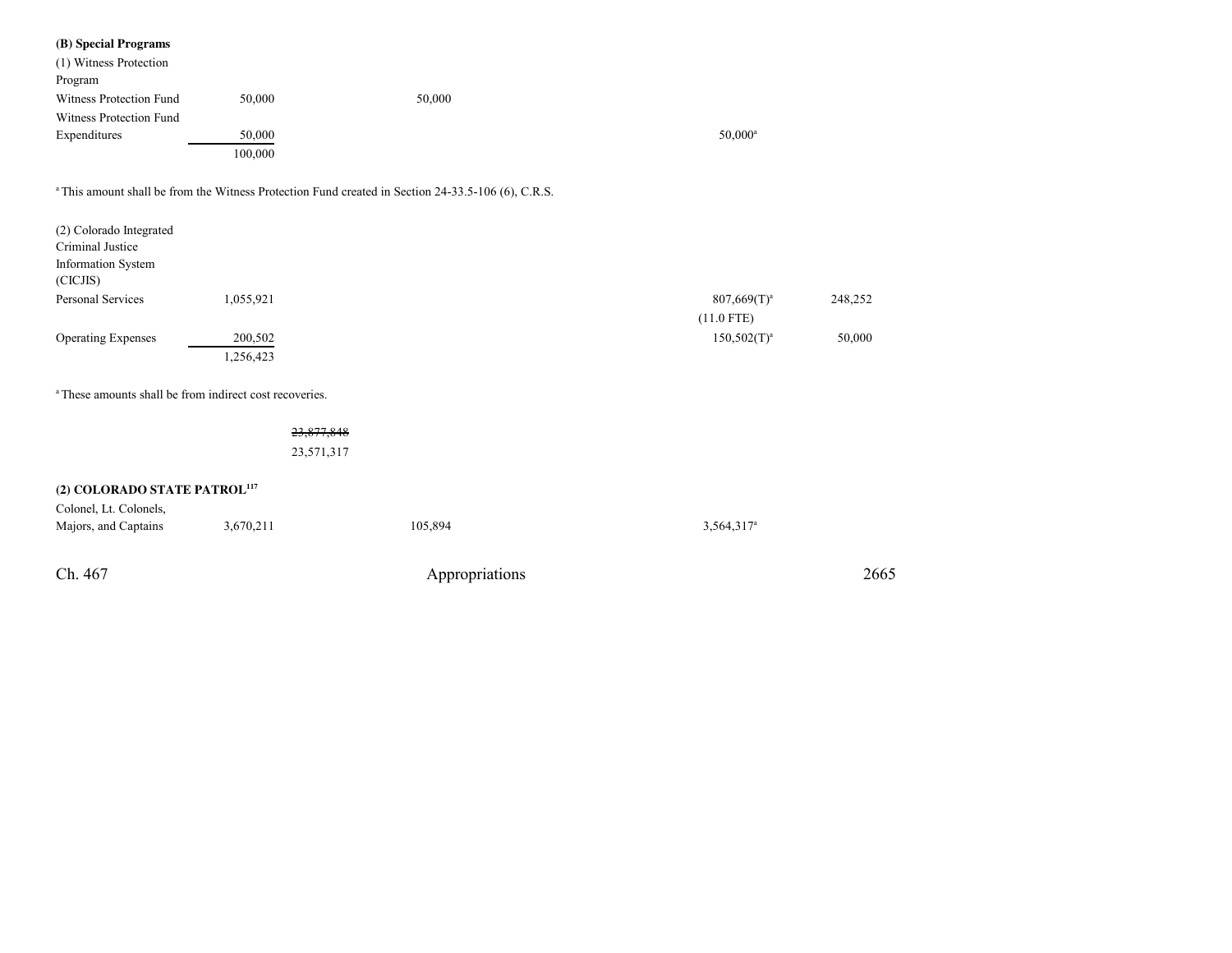|                              |                           |              | <b>APPROPRIATION FROM</b>     |                                                |                       |                                              |                                |  |
|------------------------------|---------------------------|--------------|-------------------------------|------------------------------------------------|-----------------------|----------------------------------------------|--------------------------------|--|
|                              | ITEM &<br><b>SUBTOTAL</b> | <b>TOTAL</b> | <b>GENERAL</b><br><b>FUND</b> | <b>GENERAL</b><br><b>FUND</b><br><b>EXEMPT</b> | CASH<br><b>FUNDS</b>  | <b>CASH</b><br><b>FUNDS</b><br><b>EXEMPT</b> | <b>FEDERAL</b><br><b>FUNDS</b> |  |
|                              | \$                        | $\mathbb{S}$ | $\mathbb{S}$                  | $\mathbb{S}$                                   | \$                    | \$                                           | \$                             |  |
|                              |                           |              | $(1.0$ FTE)                   |                                                |                       | $(33.0$ FTE)                                 |                                |  |
| Sergeants, Technicians,      |                           |              |                               |                                                |                       |                                              |                                |  |
| and Troopers                 | 43,994,984                |              | 789,479                       |                                                | 847,466 <sup>b</sup>  | 42,358,039 <sup>c</sup>                      |                                |  |
|                              |                           |              | $(22.0$ FTE)                  |                                                | $(13.0$ FTE)          | $(574.6$ FTE)                                |                                |  |
| Civilians                    | 4,850,799                 |              | 39,087                        |                                                | 59,416 <sup>d</sup>   | 4,752,296 <sup>e</sup>                       |                                |  |
|                              |                           |              | $(1.0$ FTE)                   |                                                | $(2.0$ FTE)           | $(79.5$ FTE)                                 |                                |  |
| Retirements                  | 400,000                   |              |                               |                                                |                       | $400,000^a$                                  |                                |  |
| Overtime                     | 1,403,815                 |              |                               |                                                | $74,137$ <sup>f</sup> | 1,329,678                                    |                                |  |
| <b>Operating Expenses</b>    | 6,897,911                 |              | 462,528                       |                                                | 424,889h              | 6,010,494                                    |                                |  |
|                              | 7,284,574                 |              |                               |                                                |                       | 6,397,157                                    |                                |  |
| <b>MDC</b> Asset Maintenance | 835,316                   |              |                               |                                                |                       | 835,316 <sup>a</sup>                         |                                |  |
| Vehicle Lease Payments       | 4,751,160                 |              | 68,616                        |                                                | $\frac{111.615}{2}$   | 4,529,636*                                   | 41,293                         |  |
|                              | 3,989,282                 |              | 47,311                        |                                                | 88,624                | $3,818,226^k$                                | 35,121                         |  |
| Communications               |                           |              |                               |                                                |                       |                                              |                                |  |
| Program                      | 7,069,307                 |              |                               |                                                | 632,581               | $6,426,401^m$                                | 10,325                         |  |
|                              |                           |              |                               |                                                | $(11.0$ FTE)          | $(125.1$ FTE)                                |                                |  |
| <b>State Patrol Training</b> |                           |              |                               |                                                |                       |                                              |                                |  |
| Academy                      | 2,249,360                 |              |                               |                                                | $78,575$ <sup>n</sup> | 2,170,785°                                   |                                |  |
|                              | 2,287,832                 |              | 38,472                        |                                                |                       |                                              |                                |  |
|                              |                           |              |                               |                                                | $(1.0$ FTE)           | $(16.0$ FTE)                                 |                                |  |
| Safety and Law               |                           |              |                               |                                                |                       |                                              |                                |  |
| <b>Enforcement Support</b>   | 2,560,474                 |              |                               |                                                | 466,569 <sup>p</sup>  | 2,093,905(T) <sup>q</sup>                    |                                |  |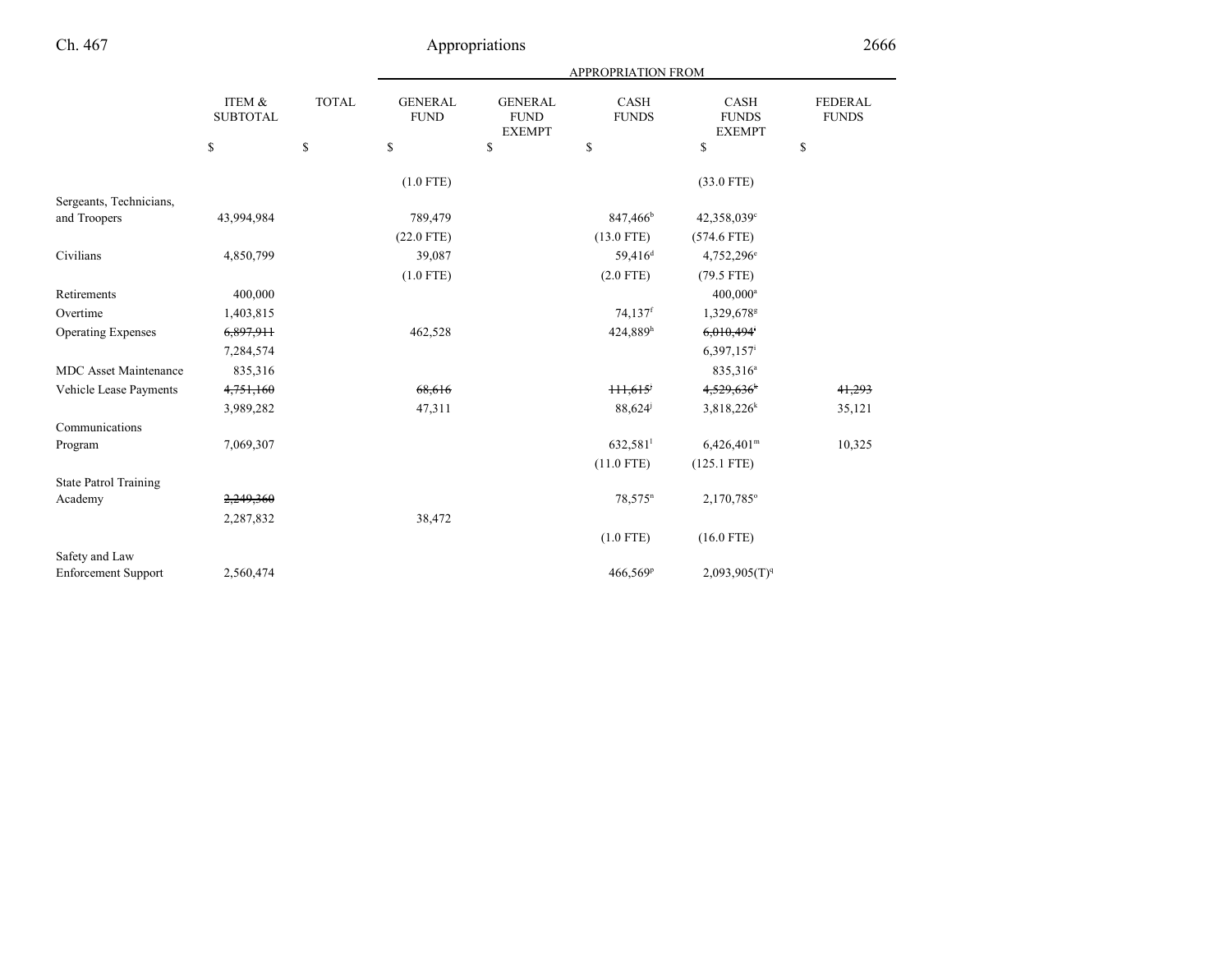|                                 |           |            |              |                      | $(1.0$ FTE)               |              |
|---------------------------------|-----------|------------|--------------|----------------------|---------------------------|--------------|
| Aircraft Program                | 688,921   |            |              | $9,791$ <sup>r</sup> | 679,130 <sup>s</sup>      |              |
|                                 |           |            |              |                      | $(6.0$ FTE)               |              |
| <b>Executive and Capitol</b>    |           |            |              |                      |                           |              |
| Complex Security                |           |            |              |                      |                           |              |
| Program                         | 2,366,763 |            | 1,458,703    |                      | $908,060(T)$ <sup>t</sup> |              |
|                                 | 2,944,811 |            | 1,949,209    |                      |                           | 87,542       |
|                                 |           |            | $(23.5$ FTE) |                      | $(15.5$ FTE)              |              |
|                                 |           |            | $(30.5$ FTE) |                      |                           |              |
| Hazardous Materials             |           |            |              |                      |                           |              |
| Safety Program                  | 1,038,766 |            |              | 290,245 <sup>u</sup> | 748,521 <sup>a</sup>      |              |
|                                 |           |            |              | $(5.5$ FTE)          | $(6.5$ FTE)               |              |
| Automobile Theft                |           |            |              |                      |                           |              |
| Prevention Authority            | 956,931   |            |              |                      | 956,931°                  |              |
| Victim Assistance               | 617,411   |            |              | 200,000 <sup>w</sup> | $242,411(T)^{w}$          | 175,000      |
|                                 |           |            |              |                      | $(5.0$ FTE)               | $(1.8$ FTE)  |
| Counter-drug Program            | 4,000,000 |            |              |                      | $4,000,000^x$             |              |
|                                 |           |            |              |                      |                           |              |
| Motor Carrier Safety and        |           |            |              |                      |                           |              |
| Assistance Program              |           |            |              |                      |                           |              |
| Grants                          | 2,477,228 |            |              |                      |                           | 2,477,228    |
|                                 |           |            |              |                      |                           | $(22.0$ FTE) |
| Federal Safety Grants           | 1,051,478 |            |              |                      |                           | 1,051,478    |
|                                 |           |            |              |                      |                           | $(2.0$ FTE)  |
| <b>Indirect Cost Assessment</b> | 7,655,223 |            |              | 203,834 <sup>y</sup> | 7,263,349z                | 188,040      |
|                                 |           | 99,536,058 |              |                      |                           |              |
|                                 |           | 99,777,363 |              |                      |                           |              |
|                                 |           |            |              |                      |                           |              |
|                                 |           |            |              |                      |                           |              |

Ch. 467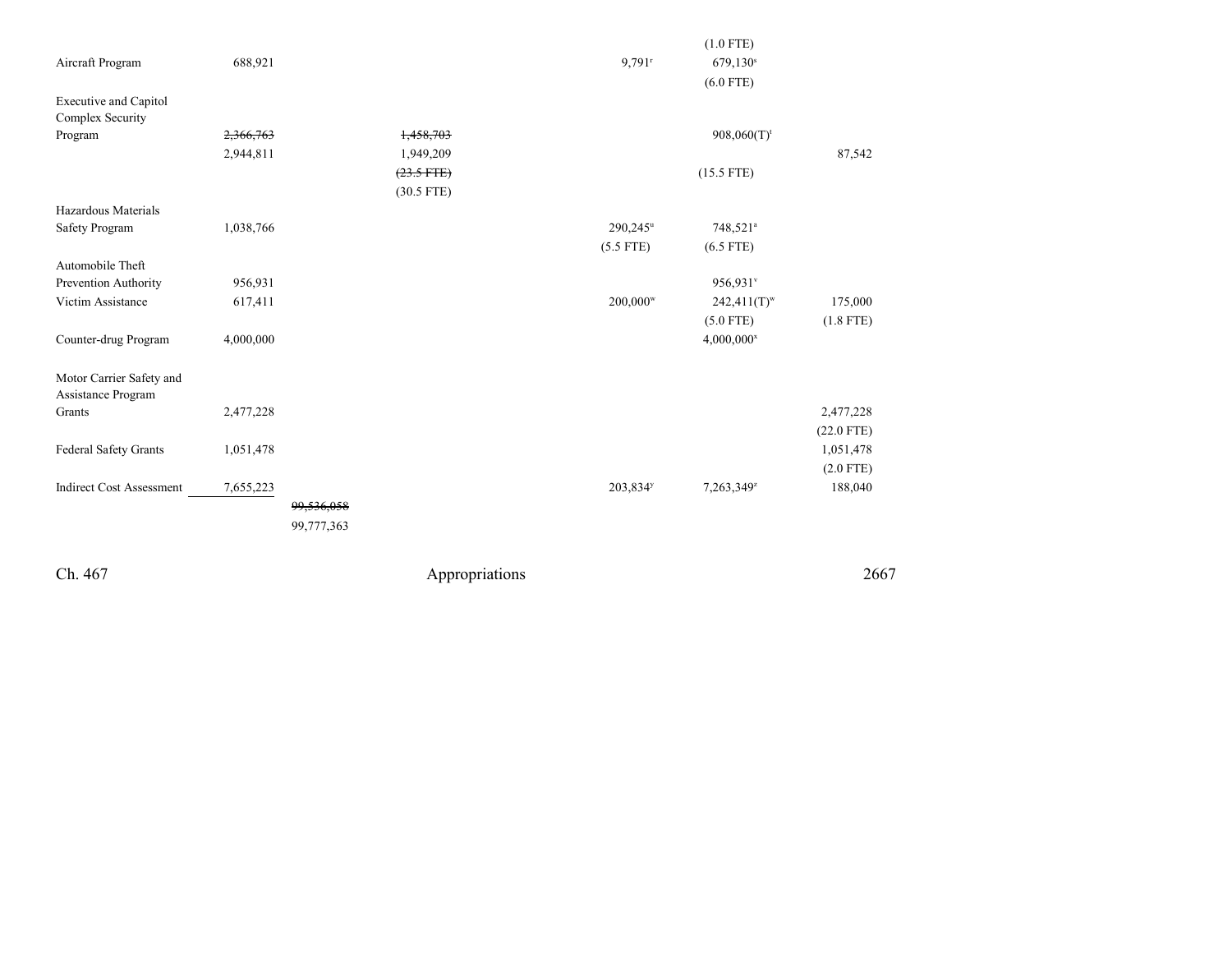|          |       |                |                | APPROPRIATION FROM |               |                |
|----------|-------|----------------|----------------|--------------------|---------------|----------------|
| ITEM &   | TOTAL | <b>GENERAL</b> | <b>GENERAL</b> | <b>CASH</b>        | <b>CASH</b>   | <b>FEDERAL</b> |
| SUBTOTAL |       | FUND           | <b>FUND</b>    | <b>FUNDS</b>       | <b>FUNDS</b>  | <b>FUNDS</b>   |
|          |       |                | <b>EXEMPT</b>  |                    | <b>EXEMPT</b> |                |
|          |       |                |                |                    |               |                |
|          |       |                |                |                    |               |                |

<sup>a</sup> These amounts shall be from the Highway Users Tax Fund created in Section 43-4-201, C.R.S.

b Of this amount, \$759,302 shall be from the E-470 Toll Road Authority, \$36,035 shall be from the Vehicle Identification Number Inspection Fund created in Section42-5-204 (2), C.R.S., and \$52,129 shall be from various sources.

c Of this amount, \$41,078,377 shall be from the Highway Users Tax Fund created in Section 43-4-201, C.R.S., \$1,229,801(T) shall be from Limited Gaming fundsappropriated to the Department of Revenue, and \$49,861 shall be from various sources.

<sup>d</sup>Of this amount, \$34,642 shall be from the E-470 Toll Road Authority and \$24,774 shall be from the Vehicle Identification Number Inspection Fund created in Section 42-5-204 (2), C.R.S.

e Of this amount, \$4,700,286 shall be from the Highway Users Tax Fund created in Section 43-4-201, C.R.S. and \$52,010(T) shall be from Limited Gaming fundsappropriated to the Department of Revenue.

f Of this amount, \$58,468 shall be from the Vehicle Identification Number Inspection Fund created in Section 42-5-204 (2), C.R.S., and \$15,669 shall be from theE-470 Toll Road Authority.

g Of this amount, \$1,304,416 shall be from the Highway Users Tax Fund created in Section 43-4-201, C.R.S. and \$25,262(T) shall be from Limited Gaming fundsappropriated to the Department of Revenue.

h Of this amount, \$85,547 shall be from the E-470 Toll Road Authority, \$36,509 shall be from the Vehicle Identification Number Inspection Fund created in Section 42-5-204 (2), C.R.S., and \$302,833 shall be from various sources.

<sup>1</sup>Of this amount,  $\frac{65,747,249}{20,133,912}$  shall be from the Highway Users Tax Fund created in Section 43-4-201, C.R.S. \$250,431(T) shall be from Limited Gaming funds appropriated to the Department of Revenue, and \$12,814 shall be from various sources.

<sup>j</sup> Of this amount,  $$81,615$  \$51,594 shall be from the E-470 Toll Road Authority and  $$30,000$  \$37,030 shall be from fees for services to non-state agencies.

<sup>k</sup>Of this amount, \$29,835(T) SHALL BE FROM INDIRECT COST RECOVERIES, \$4,442,944 \$3,709,481 shall be from the Highway Users Tax Fund created in Section43-4-201, C.R.S. and \$86,692 \$78,910 shall be from various sources.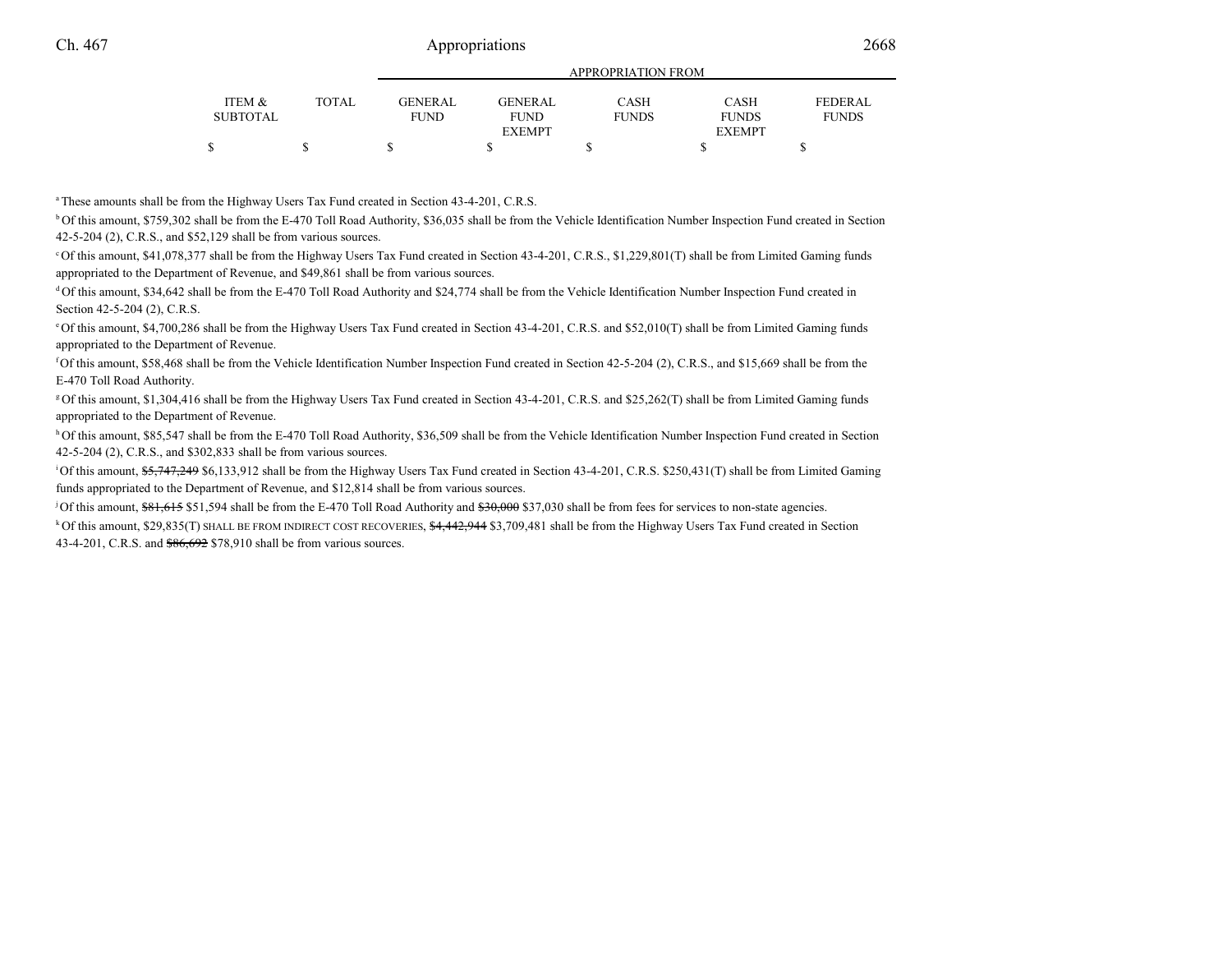$^{1}$ Of this amount, \$499,862 shall be from user fees from non-state agencies, \$77,159(T) shall be from the Division of Wildlife, Department of Natural Resources, and \$55,560 shall be from various sources.

m Of this amount, \$5,768,945 shall be from the Highway Users Tax Fund created in Section 43-4-201, C.R.S., \$207,906(T) shall be from the Department of Transportation, \$157,540(T) shall be from the Department of Corrections, \$120,003(T) shall be from Limited Gaming funds appropriated to the Department ofRevenue, \$56,186(T) shall be from the Department of Revenue, \$26,264(T) shall be from the Department of Natural Resources, \$7,955(T) shall be from theDepartment of Higher Education (Adams State College), \$286(T) shall be from the Colorado Bureau of Investigation, and \$81,316 shall be from various sources.

n This amount shall be from fees from non-state agencies.

o Of this amount, \$1,680,470 shall be from the Highway Users Tax Fund created in Section 43-4-201, C.R.S. and \$490,315(T) shall be from user fees collected fromother state agencies.

p Of this amount, \$458,680 shall be from fees for services from non-state agencies and \$7,889 shall be from various sources.

<sup>q</sup> Of this amount, \$1,817,943 shall be from the Department of Transportation, and \$275,962 shall be from user fees collected from other state agencies.

r This amount shall be from various sources.

s Of this amount, \$327,509 shall be from the Highway Users Tax Fund created in Section 43-4-201, C.R.S., \$180,000 shall be from the Aircraft Engine Fund, and\$171,621(T) shall be from user fees collected from other state agencies.

<sup>t</sup>Of this amount, \$295,925 shall be from indirect cost recoveries, \$242,811 shall be from the Department of Personnel capitol complex leased space rent proceeds, \$236,272 shall be from the Legislative Department, and \$133,052 shall be from the Judicial Department.

u Of this amount, \$183,805 shall be from the Nuclear Materials Transportation Fund created in Section 42-20-511, C.R.S., and \$106,440 shall be from the HazardousMaterials Safety Fund created in Section 42-20-107, C.R.S.

v This amount shall be from the Colorado Auto Theft Prevention Cash Fund created in Section 42-5-112 (4) (a), C.R.S.

w Of these amounts, \$242,411 shall be from the Division of Criminal Justice, Victims and Witnesses Assistance and Law Enforcement Fund created in Section24-4.2-103, C.R.S., and \$200,000 shall be from compulsory insurance fine revenue associated with Section 42-4-1409, C.R.S.

x This amount shall be from local governments for the purchase of counter-drug equipment from the federal government pursuant to Title 10, Chapter 18, Section 381U.S.C., and shall be classified as cash funds exempt pursuant to Section 24-77-102 (1), C.R.S.

y Of this amount, \$73,793 shall be from the E-470 Toll Road Authority, \$8,939(T) shall be from the Department of Natural Resources, Division of Wildlife, \$3,795shall be from the Vehicle Identification Number Inspection Fund created in Section 42-5-204 (2), C.R.S., and \$117,307 shall be from various sources.

z Of this amount, \$6,940,453 shall be from the Highway Users Tax Fund created in Section 43-4-201, C.R.S., \$69,604(T) shall be from other agencies for dispatchservices, and \$253,292 shall be from various sources.

Ch. 467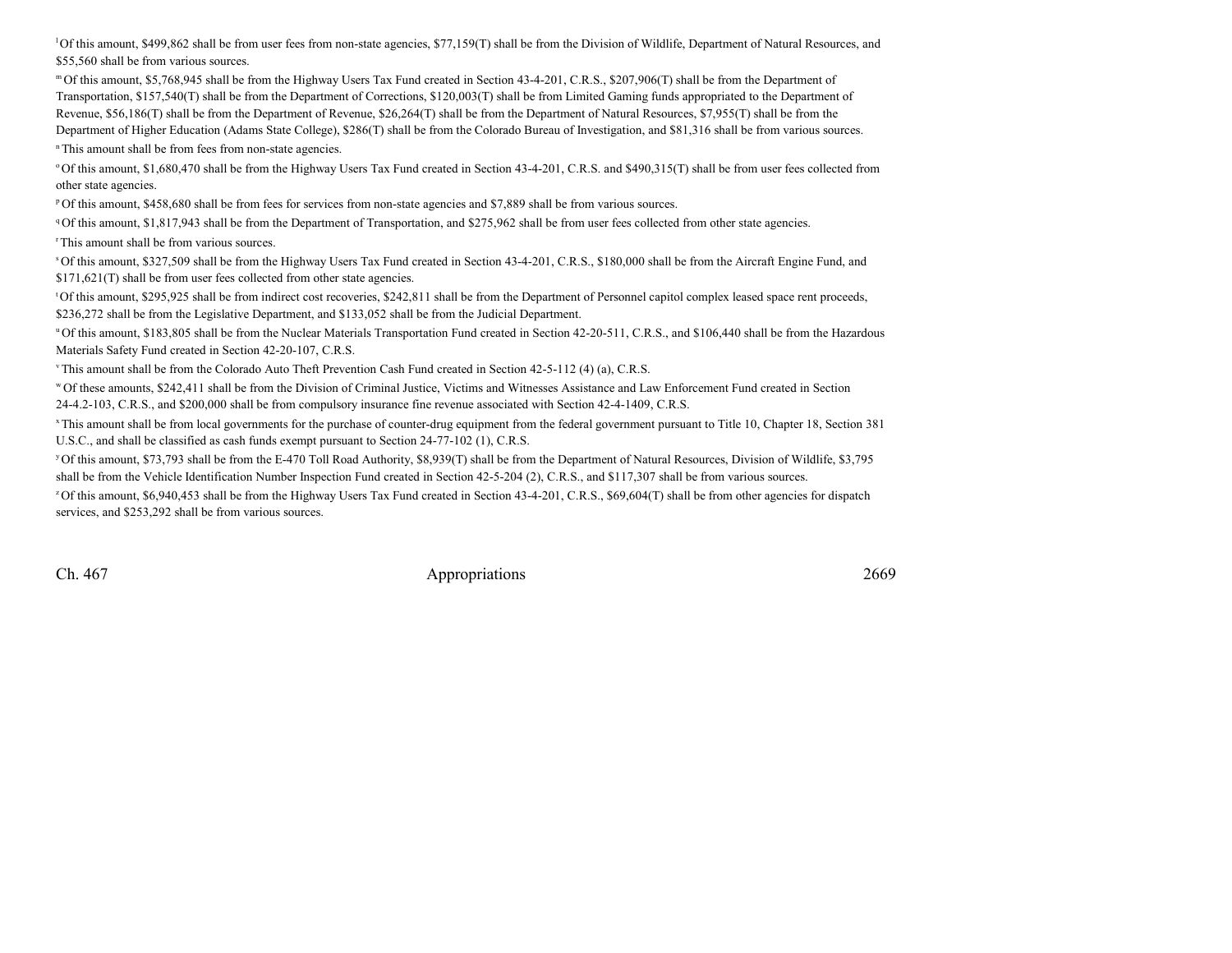|                                                       |                           |              | <b>APPROPRIATION FROM</b>     |                                                |                             |                                       |                                |
|-------------------------------------------------------|---------------------------|--------------|-------------------------------|------------------------------------------------|-----------------------------|---------------------------------------|--------------------------------|
|                                                       | ITEM &<br><b>SUBTOTAL</b> | <b>TOTAL</b> | <b>GENERAL</b><br><b>FUND</b> | <b>GENERAL</b><br><b>FUND</b><br><b>EXEMPT</b> | <b>CASH</b><br><b>FUNDS</b> | CASH<br><b>FUNDS</b><br><b>EXEMPT</b> | <b>FEDERAL</b><br><b>FUNDS</b> |
|                                                       | \$                        | \$           | \$                            | \$                                             | \$                          | \$                                    | \$                             |
| (3) OFFICE OF PREPAREDNESS, SECURITY, AND FIRE SAFETY |                           |              |                               |                                                |                             |                                       |                                |
| Personal Services                                     | <del>526,131</del>        |              | 89,121                        |                                                | $316,346^a$                 | $120,664$ (T) <sup>b</sup>            |                                |
|                                                       | 604,443                   |              |                               |                                                |                             | 198,976 <sup>b</sup>                  |                                |
|                                                       |                           |              | $(1.0$ FTE)                   |                                                | $(4.0$ FTE)                 | $(2.0$ FTE)                           |                                |
| <b>Operating Expenses</b>                             | 431,712                   |              | 7,677                         |                                                | $408,864^{\circ}$           | $15,171^b$                            |                                |
| Office of Anti-Terrorism                              |                           |              |                               |                                                |                             |                                       |                                |
| Planning and Training                                 |                           |              |                               |                                                |                             |                                       |                                |
| Personal Services                                     | 357,795                   |              |                               |                                                |                             |                                       | 357,795                        |
|                                                       |                           |              |                               |                                                |                             |                                       | $(5.0$ FTE)                    |
| Office of Anti-Terrorism                              |                           |              |                               |                                                |                             |                                       |                                |
| Planning and Training                                 |                           |              |                               |                                                |                             |                                       |                                |
| <b>Operating Expenses</b>                             | 10,991                    |              |                               |                                                |                             |                                       | 10,991                         |
| Federal Grants                                        | 75,000                    |              |                               |                                                |                             |                                       | 75,000                         |
|                                                       |                           |              |                               |                                                |                             |                                       | $(0.5$ FTE)                    |
| <b>Indirect Cost Assessment</b>                       | 71,380                    |              |                               |                                                | $23,215^a$                  | $14,087$ <sup>b</sup>                 | 34,078                         |
|                                                       |                           | 1,473,009    |                               |                                                |                             |                                       |                                |
|                                                       |                           | 1,551,321    |                               |                                                |                             |                                       |                                |
|                                                       |                           |              |                               |                                                |                             |                                       |                                |

<sup>a</sup> These amounts shall be from the Firefighter and First Responder Certification Fund created in Section 24-33.5-1207, C.R.S., the Fire Service Education and Training Fund created in Section 24-33.5-1207.5, C.R.S., the Hazardous Materials Responder Voluntary Certification Fund created in Section 24-33.5-1405, C.R.S.,the Fire Suppression Cash Fund created in Section 24-33.5-1207.6, C.R.S., the Fireworks Licensing Cash Fund created in Section 12-28-104 (6) (b), C.R.S., andother sources of cash funds pursuant to Section 24-33.5-1203, C.R.S.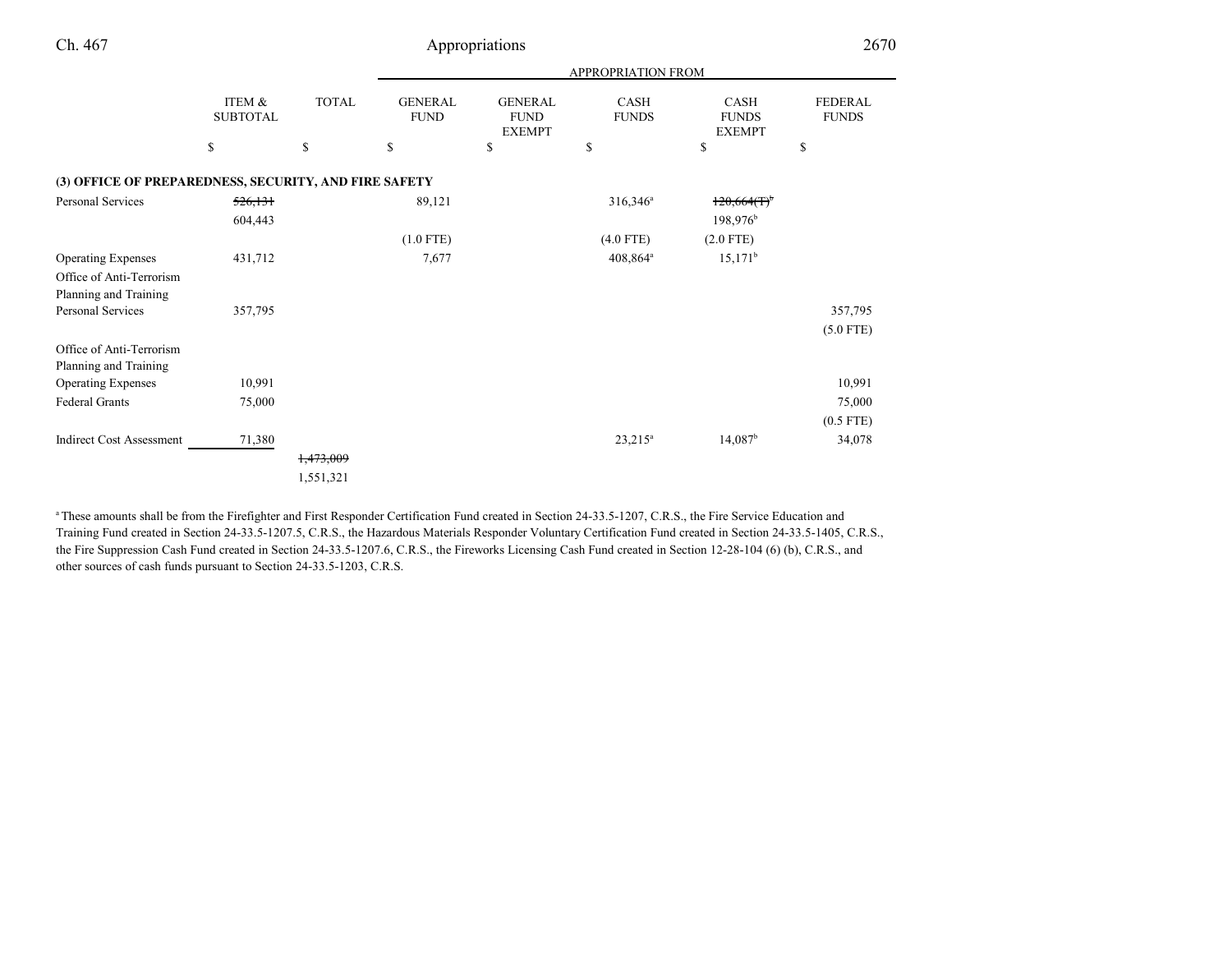<sup>b</sup> <del>These amounts</del> OF THESE AMOUNTS, \$149,922(T) shall be from Limited Gaming funds appropriated to the Department of Revenue AND \$78,312 SHALL BE FROM THE PUBLIC SAFETY INSPECTION FUND CREATED IN SECTION 8-1-151, C.R.S.

#### **(4) DIVISION OF CRIMINAL JUSTICE6, 11**

| (A) Administration        |           |              |                       |                      |             |
|---------------------------|-----------|--------------|-----------------------|----------------------|-------------|
| Personal Services         | 2,156,610 | 1,148,233    | 378,950 <sup>a</sup>  | 547,099 <sup>b</sup> | 82,328      |
|                           |           | $(17.0$ FTE) | $(5.5$ FTE)           | $(6.5$ FTE)          | $(1.3$ FTE) |
| <b>Operating Expenses</b> | 201,448   | 127,893      | $26,037$ <sup>a</sup> | $43.141^{\circ}$     | 4,377       |
| Recidivism Reduction      |           |              |                       |                      |             |
| and Offender Diversion    |           |              |                       |                      |             |
| Package Contract          |           |              |                       |                      |             |
| Analysis <sup>118</sup>   | 200,000   | 200,000      |                       |                      |             |
| Indirect Cost Assessment  | 745,925   |              | $61,656$ <sup>d</sup> | $7.817^e$            | 676,452     |
|                           | 3,303,983 |              |                       |                      |             |

<sup>a</sup> These amounts shall be from the Victims Assistance and Law Enforcement Fund created in Section 24-33.5-506 (1), C.R.S.

b Of this amount, \$439,939(T) shall be from indirect cost recoveries, \$71,746 shall be from reserves in the Drug Offender Surcharge Fund created in Section18-19-103 (4), C.R.S., and \$35,414 shall be from gifts, grants, and donations

<sup>c</sup> Of this amount, \$35,451(T) shall be from indirect cost recoveries, and \$7,690 shall be from reserves in the Drug Offender Surcharge Fund created in Section 18-19-103 (4), C.R.S.

<sup>d</sup> Of this amount, \$45,741 shall be from the Victims Assistance and Law Enforcement Fund created in Section 24-33.5-506 (1), C.R.S., and \$15,915 shall be from the Sex Offender Surcharge Fund created in Section 18-21-103 (3), C.R.S.

e This amount shall be from reserves in the Drug Offender Surcharge Fund created in Section 18-19-103 (4), C.R.S.

Ch. 467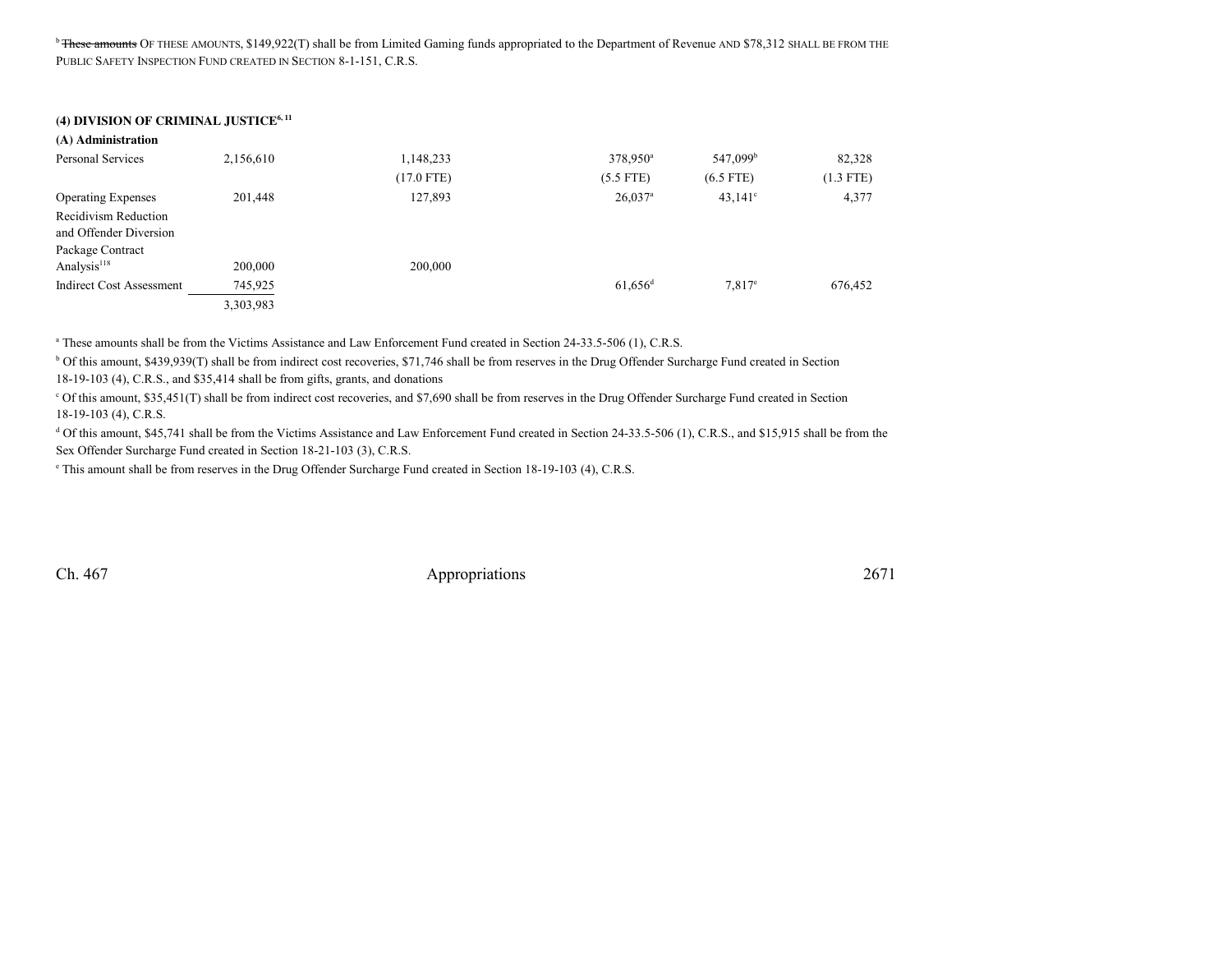|                           |                    |                               |                               |                                 |                                              | 2672                           |
|---------------------------|--------------------|-------------------------------|-------------------------------|---------------------------------|----------------------------------------------|--------------------------------|
|                           |                    |                               | <b>APPROPRIATION FROM</b>     |                                 |                                              |                                |
| ITEM &<br><b>SUBTOTAL</b> | <b>TOTAL</b>       | <b>GENERAL</b><br><b>FUND</b> | <b>GENERAL</b><br><b>FUND</b> | <b>CASH</b><br><b>FUNDS</b>     | <b>CASH</b><br><b>FUNDS</b>                  | <b>FEDERAL</b><br><b>FUNDS</b> |
| \$                        | \$                 | \$                            | \$                            | \$                              | \$                                           | \$                             |
|                           |                    |                               |                               |                                 |                                              |                                |
|                           |                    |                               |                               |                                 |                                              |                                |
|                           |                    |                               |                               |                                 |                                              |                                |
| 8,337,696                 |                    |                               |                               |                                 |                                              | 8,337,696                      |
|                           |                    |                               |                               |                                 |                                              |                                |
|                           |                    |                               |                               |                                 |                                              |                                |
|                           |                    |                               |                               |                                 |                                              |                                |
|                           |                    |                               |                               |                                 |                                              |                                |
|                           |                    |                               |                               |                                 |                                              |                                |
|                           |                    |                               |                               | $(0.4$ FTE)                     |                                              |                                |
| 9,535,874                 |                    |                               |                               |                                 |                                              |                                |
|                           | 879,178<br>319,000 |                               |                               | Appropriations<br><b>EXEMPT</b> | 879,178 <sup>a</sup><br>319,000 <sup>b</sup> | <b>EXEMPT</b>                  |

<sup>a</sup> This amount shall be from the Victims Assistance and Law Enforcement Fund created in Section 24-33.5-506 (1), C.R.S.

<sup>b</sup> This amount shall be from the Child Abuse Investigation Surcharge Fund created in Section 18-24-103 (2), C.R.S.

#### **(C) Juvenile Justice and Delinquency Prevention**

| Juvenile Justice   |           |          |         |
|--------------------|-----------|----------|---------|
| Disbursements      | 750,000   |          | 750,000 |
| Juvenile Diversion |           |          |         |
| Programs           | 1,241,851 | .241,851 |         |
|                    | 1,991,851 |          |         |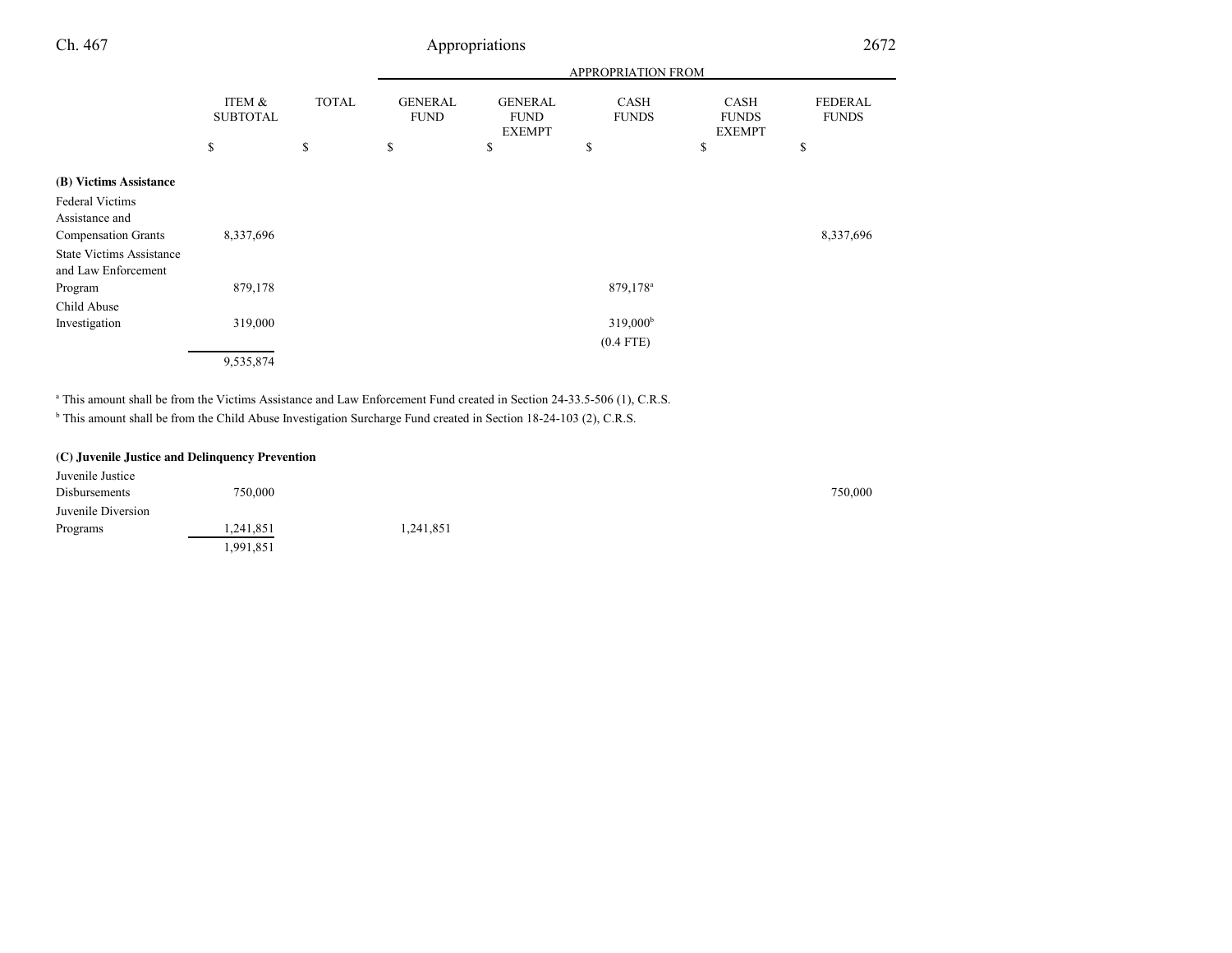| (D) Community Corrections <sup>119</sup>         |            |                |      |
|--------------------------------------------------|------------|----------------|------|
| <b>Community Corrections</b>                     |            |                |      |
| <b>Boards Administration</b>                     | 1,785,979  | 1,785,979      |      |
| <b>Transition Programs</b>                       |            |                |      |
| including standard                               |            |                |      |
| residential services at an                       |            |                |      |
| average rate of \$37.18                          |            |                |      |
| per day per offender, and                        |            |                |      |
| specialized substance                            |            |                |      |
| abuse treatment at an                            |            |                |      |
| average rate of \$54.70                          |            |                |      |
| per day per offender                             | 23,584,899 | 23,584,899     |      |
| Diversion Programs                               |            |                |      |
| including standard<br>residential services at an |            |                |      |
| average rate of \$37.18                          |            |                |      |
| per day per offender, and                        |            |                |      |
| standard nonresidential                          |            |                |      |
| services at an average                           |            |                |      |
| rate                                             |            |                |      |
| of \$5.04 per day per                            |            |                |      |
| offender                                         | 19,922,141 | 19,922,141     |      |
| <b>Transitional Mental</b>                       |            |                |      |
| Health Bed Differential                          | 739,732    | 739,732        |      |
| Diversion Mental Health                          |            |                |      |
| <b>Bed Differential</b>                          | 117,108    | 117,108        |      |
| Specialized Services                             | 55,000     | 55,000         |      |
| Joan Eachon Re-entry                             |            |                |      |
| Program                                          | 285,590    | 285,590        |      |
|                                                  |            |                |      |
| Ch. 467                                          |            | Appropriations | 2673 |
|                                                  |            |                |      |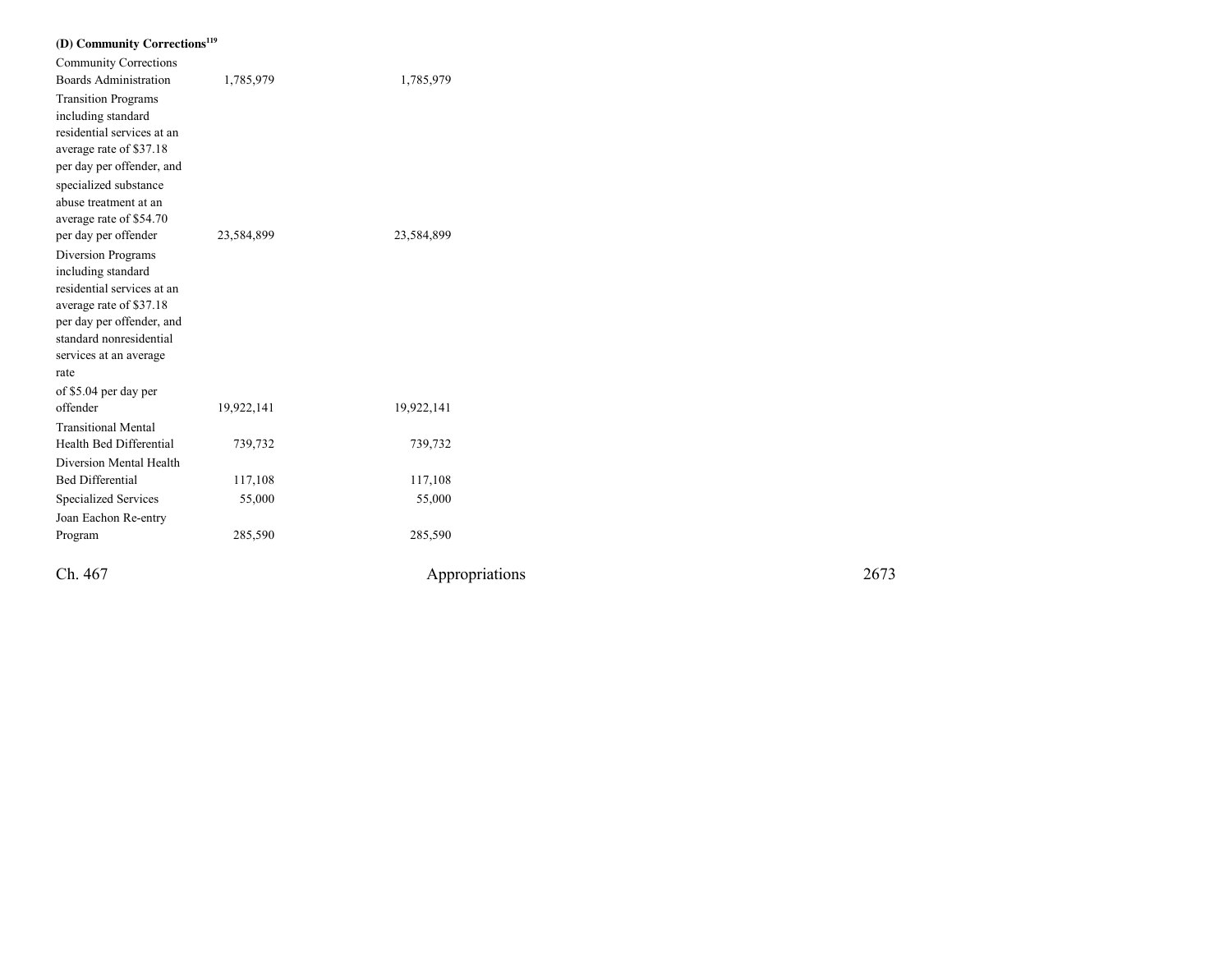#### APPROPRIATION FROMITEM & SUBTOTALTOTAL GENERAL FUNDGENERALFUND EXEMPTCASH FUNDSCASH FUNDS EXEMPTFEDERAL FUNDS\$ \$ \$ \$ \$ \$ \$ Ch. 467 Appropriations <sup>2674</sup> Day Reporting Center 533,537 533,537 Substance Abuse**Treatment Program** Treatment Program 997,609 206,863 686,802<sup>a</sup> 103,944<sup>b</sup>

<sup>a</sup> This amount shall be from the Drug Offender Surcharge Fund created in Section 18-19-103 (4), C.R.S.

48,021,595

<sup>b</sup> This amount shall be from reserves in the Drug Offender Surcharge Fund created in Section 18-19-103 (4), C.R.S.

| (E) Crime Control and System Improvement |           |             |                   |           |
|------------------------------------------|-----------|-------------|-------------------|-----------|
| State and Local Crime                    |           |             |                   |           |
| Control and System                       |           |             |                   |           |
| <b>Improvement Grants</b>                | 3,500,000 |             |                   | 3,500,000 |
| Sex Offender Surcharge                   |           |             |                   |           |
| Fund Program                             | 142,229   |             | $142,229^{\circ}$ |           |
|                                          |           |             | $(1.5$ FTE)       |           |
| Sex Offender Supervision                 | 321,435   | 321,435     |                   |           |
|                                          |           | $(3.2$ FTE) |                   |           |
| <b>Treatment Provider</b>                |           |             |                   |           |
| Criminal Background                      |           |             |                   |           |
| Checks                                   | 23,500    |             | $23,500^b$        |           |
|                                          |           |             |                   |           |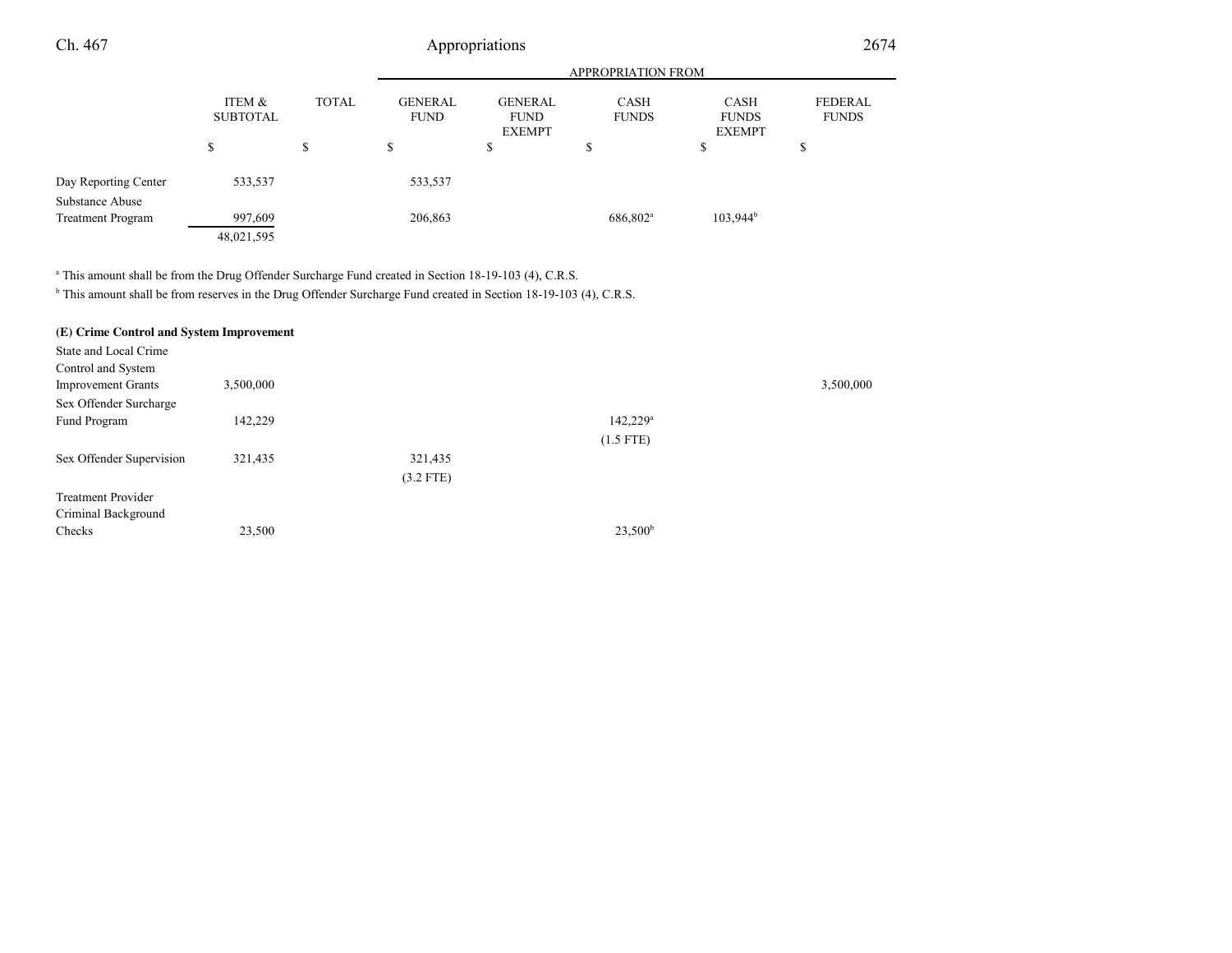| Colorado Regional and   |           |                       |              |
|-------------------------|-----------|-----------------------|--------------|
| Community Policing      |           |                       |              |
| Institute               | 775,246   | $376,816(T)^c$        | 398,430      |
|                         |           | $(2.5$ FTE)           | $(3.7$ FTE)  |
| Federal Grants          | 3,722,221 |                       | 3,722,221    |
|                         |           |                       | $(18.3$ FTE) |
| <b>METHAMPHETAMINE</b>  |           |                       |              |
| <b>ABUSE TASK FORCE</b> |           |                       |              |
| <b>FUND</b>             | 43,739    | $43,739$ <sup>d</sup> |              |
|                         | 8,484,631 |                       |              |
|                         | 8,528,370 |                       |              |

<sup>a</sup> This amount shall be from the Sex Offender Surcharge Fund created in Section 18-21-103 (3), C.R.S.

b Of this amount, \$12,500 shall be from the Domestic Violence Offender Treatment Provider Fund created in Section 16-11.8-104 (2) (b), C.R.S., and \$11,000 shallbe from the Sex Offender Treatment Provider Fund created in Section 16-11.7-106 (2) (c), C.R.S.

c Of this amount, \$315,426 shall be transferred from appropriations made to the Department of Law from the Peace Officer Standards and Training Board Cash Fund created pursuant to Section 24-31-303 (2) (b), C.R.S., and \$61,390 shall be transferred from custodial funds administered by the Peace Officer Standards and TrainingBoard in the Department of Law.

<sup>d</sup> THIS AMOUNT SHALL BE FROM THE METHAMPHETAMINE ABUSE PREVENTION, INTERVENTION, AND TREATMENT CASH FUND.

### 71,337,934

71,381,673

#### **(5) COLORADO BUREAU OF INVESTIGATION**

| (A) Administration |         |             |                  |
|--------------------|---------|-------------|------------------|
| Personal Services  | 383.188 | 319.439     | $63.749^{\circ}$ |
|                    |         | $(3.0$ FTE) | $(1.0$ FTE)      |

Ch. 467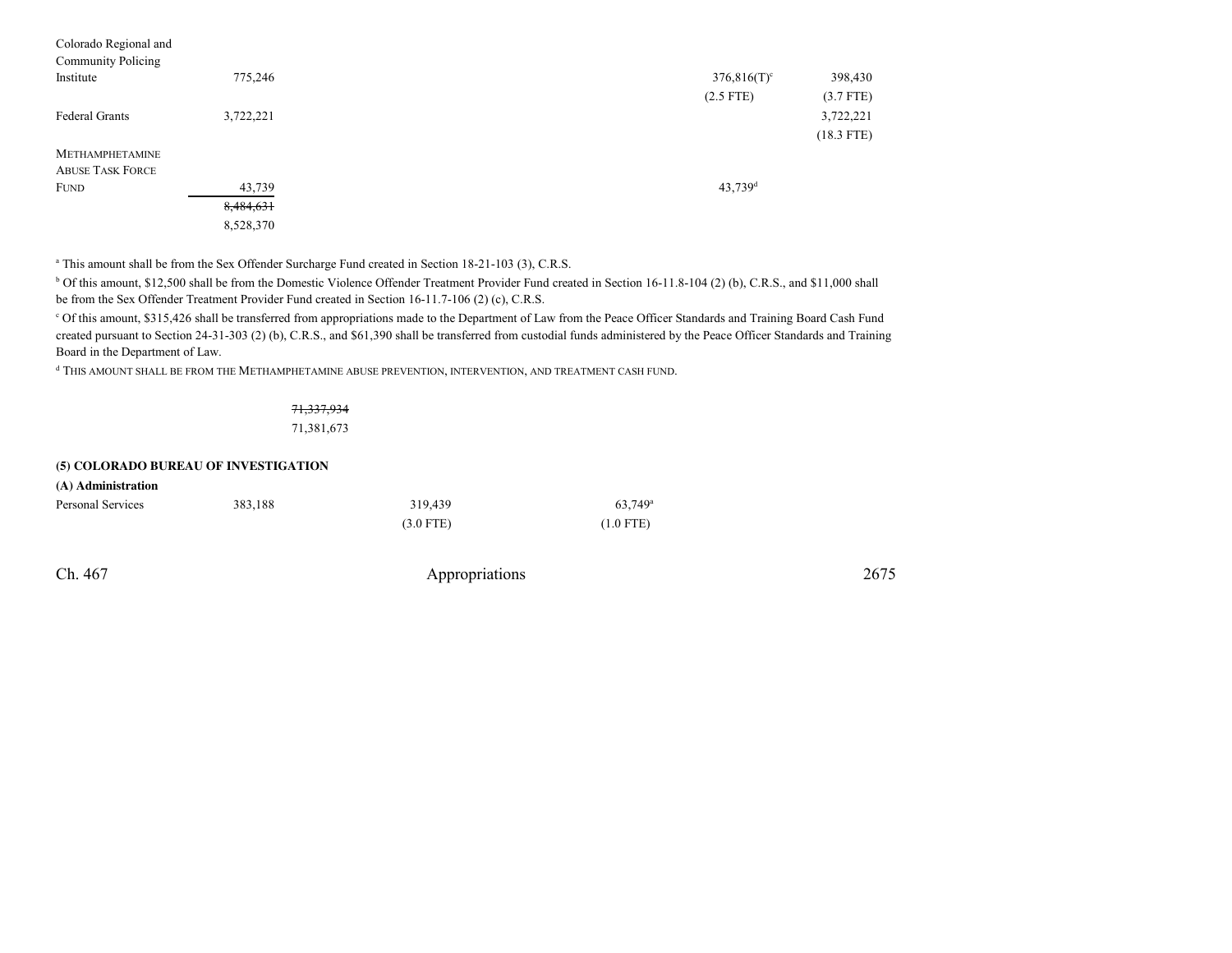|                                 |                           |              | APPROPRIATION FROM            |                                                |                             |                                              |                                |
|---------------------------------|---------------------------|--------------|-------------------------------|------------------------------------------------|-----------------------------|----------------------------------------------|--------------------------------|
|                                 | ITEM &<br><b>SUBTOTAL</b> | <b>TOTAL</b> | <b>GENERAL</b><br><b>FUND</b> | <b>GENERAL</b><br><b>FUND</b><br><b>EXEMPT</b> | <b>CASH</b><br><b>FUNDS</b> | <b>CASH</b><br><b>FUNDS</b><br><b>EXEMPT</b> | <b>FEDERAL</b><br><b>FUNDS</b> |
|                                 | \$                        | \$           | \$                            | \$                                             | S                           | \$                                           | \$                             |
| <b>Operating Expenses</b>       | 23,984                    |              | 13,007                        |                                                | $10.977$ <sup>a</sup>       |                                              |                                |
| Vehicle Lease Payments          | 168,230                   |              | 128,777                       |                                                | $2,034$ <sup>a</sup>        | $29,295(f)^6$                                | 8,124                          |
|                                 | 180,820                   |              |                               |                                                | $7.221$ <sup>a</sup>        | $38,090(T)$ <sup>b</sup>                     | 6,732                          |
| <b>Federal Grants</b>           | 820,781                   |              |                               |                                                |                             |                                              | 820,781                        |
|                                 |                           |              |                               |                                                |                             |                                              | $(3.0$ FTE)                    |
| <b>Indirect Cost Assessment</b> | 387,468                   |              |                               |                                                | $291,175^{\circ}$           | $96,293^{\circ}$                             |                                |
|                                 | 1,783,651                 |              |                               |                                                |                             |                                              |                                |
|                                 | 1,796,241                 |              |                               |                                                |                             |                                              |                                |

a These amounts shall be from fingerprint and name check processing fees collected from non-state agencies.

<sup>b</sup> This amount shall be from Limited Gaming funds appropriated to the Department of Revenue.

<sup>c</sup> These amounts shall be from various sources.

#### **(B) Colorado Crime Information Center (CCIC)**

| (1) CCIC Program          |           |            |                       |               |
|---------------------------|-----------|------------|-----------------------|---------------|
| Support                   |           |            |                       |               |
| Personal Services         | 849,396   | 796,605    | $52,791$ <sup>a</sup> |               |
|                           |           | (14.8 FTE) | $(1.2$ FTE)           |               |
| <b>Operating Expenses</b> | 196,243   | 130,083    | 46.227 <sup>b</sup>   | $19,933(T)^c$ |
|                           | 1,045,639 |            |                       |               |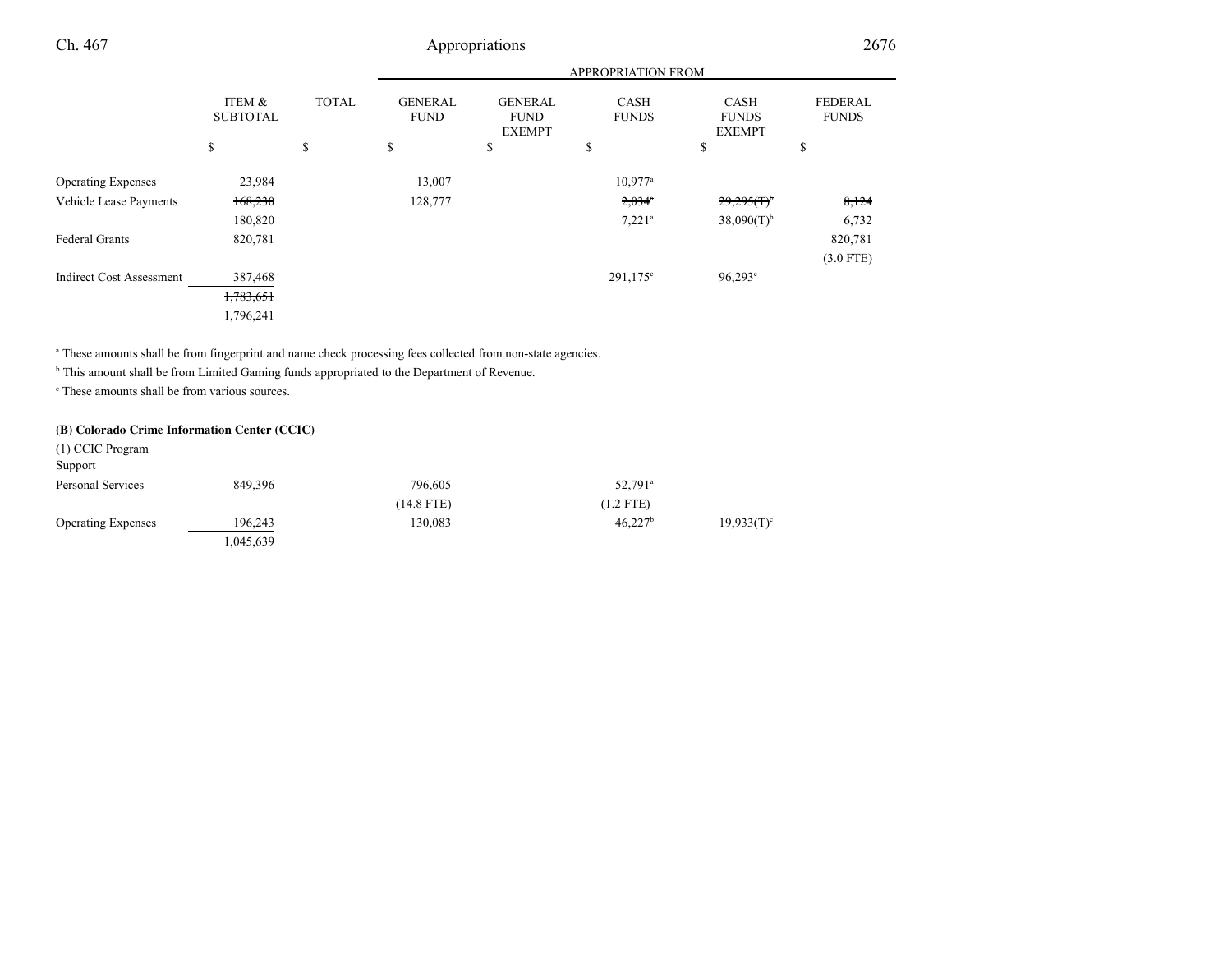<sup>a</sup> This amount shall be from the Sex Offender Registry Fund created in Section 16-22-110 (7), C.R.S.

<sup>b</sup> Of this amount, \$39,451 shall be from fingerprint and name check processing fees collected from non-state agencies, and \$6,776 shall be from the Sex Offender

Registry Fund created in Section 16-22-110 (7), C.R.S.

c This amount shall be from fees collected from other state agencies.

| (2) Identification        |           |              |                          |                             |
|---------------------------|-----------|--------------|--------------------------|-----------------------------|
| Personal Services         | 2,927,362 | 1,114,698    | $1,669,031$ <sup>a</sup> | $143,633(T)$ <sup>b</sup>   |
|                           |           | $(22.3$ FTE) | $(25.0$ FTE)             | $(4.6$ FTE)                 |
| <b>Operating Expenses</b> | 4,342,801 | 244,011      | $1,960,330$ <sup>a</sup> | $2,138,460(T)$ <sup>b</sup> |
| Lease/Lease Purchase      |           |              |                          |                             |
| Equipment                 | 583,989   |              | 373,360 <sup>a</sup>     | $210,629(T)$ <sup>b</sup>   |
|                           | 7,854,152 |              |                          |                             |

<sup>a</sup> These amounts shall be from fingerprint and name check processing fees collected from non-state agencies.

<sup>b</sup> These amounts shall be from fingerprint and name check processing fees collected from other state agencies.

| (3) Information Technology |           |            |                  |            |
|----------------------------|-----------|------------|------------------|------------|
| Personal Services          | .241,064  | 1,188,691  | $52.373^{\circ}$ |            |
|                            |           | (17.0 FTE) | $(1.0$ FTE)      |            |
| <b>Operating Expenses</b>  | 1,353,365 | 655.127    | $677.686^b$      | $20.552$ ° |
|                            | 2,594,429 |            |                  |            |

<sup>a</sup> This amount shall be from fees collected and credited to the Sex Offender Registry Fund pursuant to Section 16-22-110 (7), C.R.S.

<sup>b</sup> Of this amount, \$631,875 shall be from fingerprint and name check processing fees collected from non-state agencies, and \$45,811 shall be from the Sex Offender

Registry Fund created in Section 16-22-110 (7), C.R.S.

c This amount shall be from various sources.

Ch. 467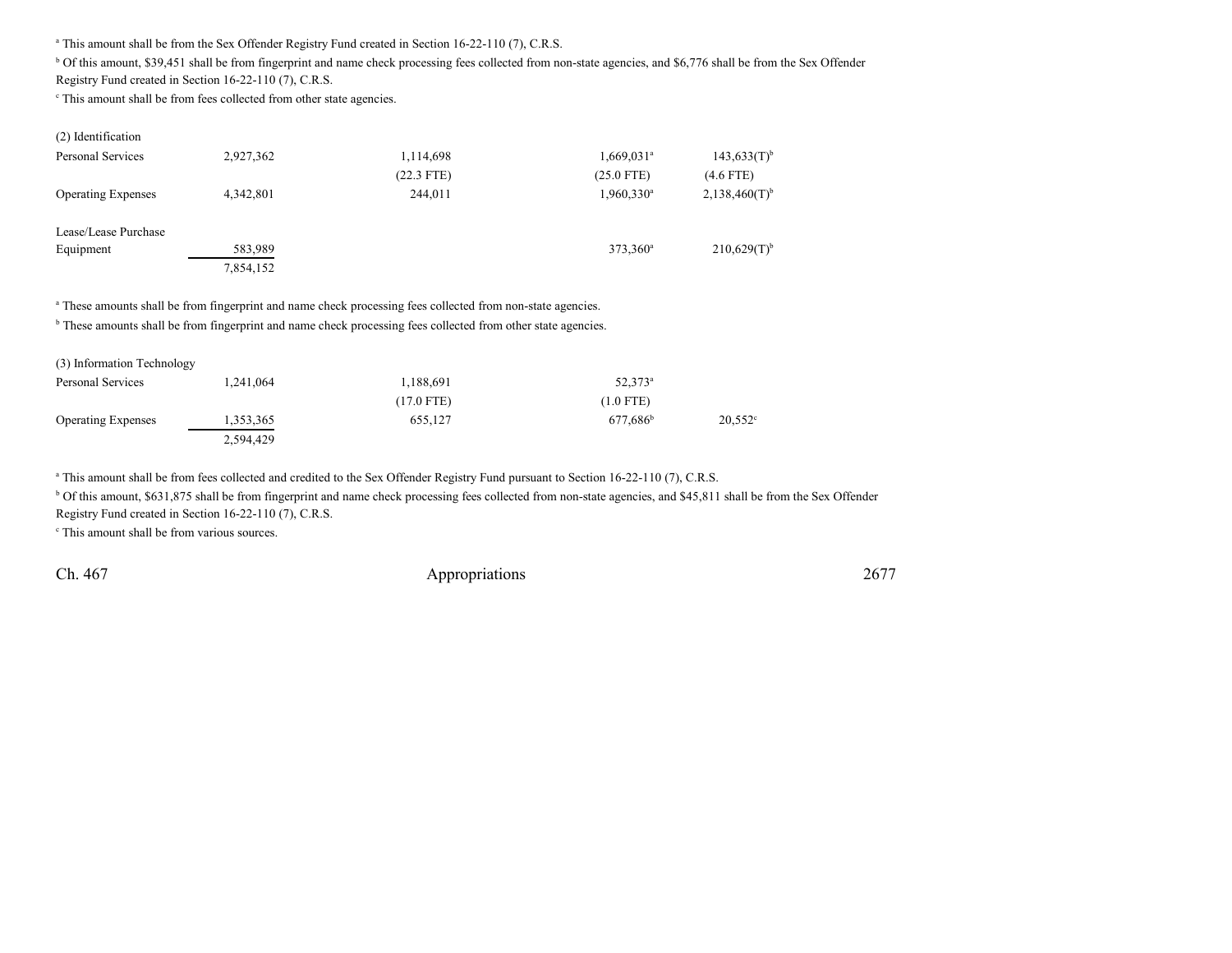| Ch. 467                   | Appropriations            |              |                               |                                                |                             |                                              | 2678                           |  |
|---------------------------|---------------------------|--------------|-------------------------------|------------------------------------------------|-----------------------------|----------------------------------------------|--------------------------------|--|
|                           |                           |              |                               |                                                | APPROPRIATION FROM          |                                              |                                |  |
|                           | ITEM &<br><b>SUBTOTAL</b> | <b>TOTAL</b> | <b>GENERAL</b><br><b>FUND</b> | <b>GENERAL</b><br><b>FUND</b><br><b>EXEMPT</b> | <b>CASH</b><br><b>FUNDS</b> | <b>CASH</b><br><b>FUNDS</b><br><b>EXEMPT</b> | <b>FEDERAL</b><br><b>FUNDS</b> |  |
|                           | \$                        | \$           | \$                            | \$                                             | \$                          | \$                                           | \$                             |  |
| (C) Laboratory Services   |                           |              |                               |                                                |                             |                                              |                                |  |
| Personal Services         | 4,887,865                 |              | 4,887,865<br>$(64.5$ FTE)     |                                                |                             |                                              |                                |  |
| <b>Operating Expenses</b> | 2,485,150                 |              | 2,165,697                     |                                                |                             | 319,453 <sup>a</sup>                         |                                |  |
| Lease/Lease Purchase      |                           |              |                               |                                                |                             |                                              |                                |  |
| Equipment                 | 439,196                   |              | 439,196                       |                                                |                             |                                              |                                |  |
|                           | 7,812,211                 |              |                               |                                                |                             |                                              |                                |  |

<sup>a</sup> Of this amount, \$200,000 shall be from the Grand Junction Economic Partnership, \$101,125 shall be from the Offender Identification Fund created in Section 24-33.5-415.6 (1), C.R.S., and \$18,328(T) shall be from the Division of Criminal Justice, Victims Assistance and Law Enforcement Fund.

| (D) Investigative Services |  |
|----------------------------|--|
|----------------------------|--|

| Personal Services         | 2,920,333 | 2,263,069    | $657,264(T)^a$       |  |
|---------------------------|-----------|--------------|----------------------|--|
|                           |           | $(27.3$ FTE) | $(7.0$ FTE)          |  |
| <b>Operating Expenses</b> | 230,295   | 178,133      | $52,162(T)^{a}$      |  |
|                           | 244,471   | 187,497      | $56,974(T)^a$        |  |
| Complex Financial Fraud   |           |              |                      |  |
| Unit                      | 546,522   |              | 546,522 <sup>b</sup> |  |
|                           |           |              | $(7.0$ FTE)          |  |
|                           | 3,697,150 |              |                      |  |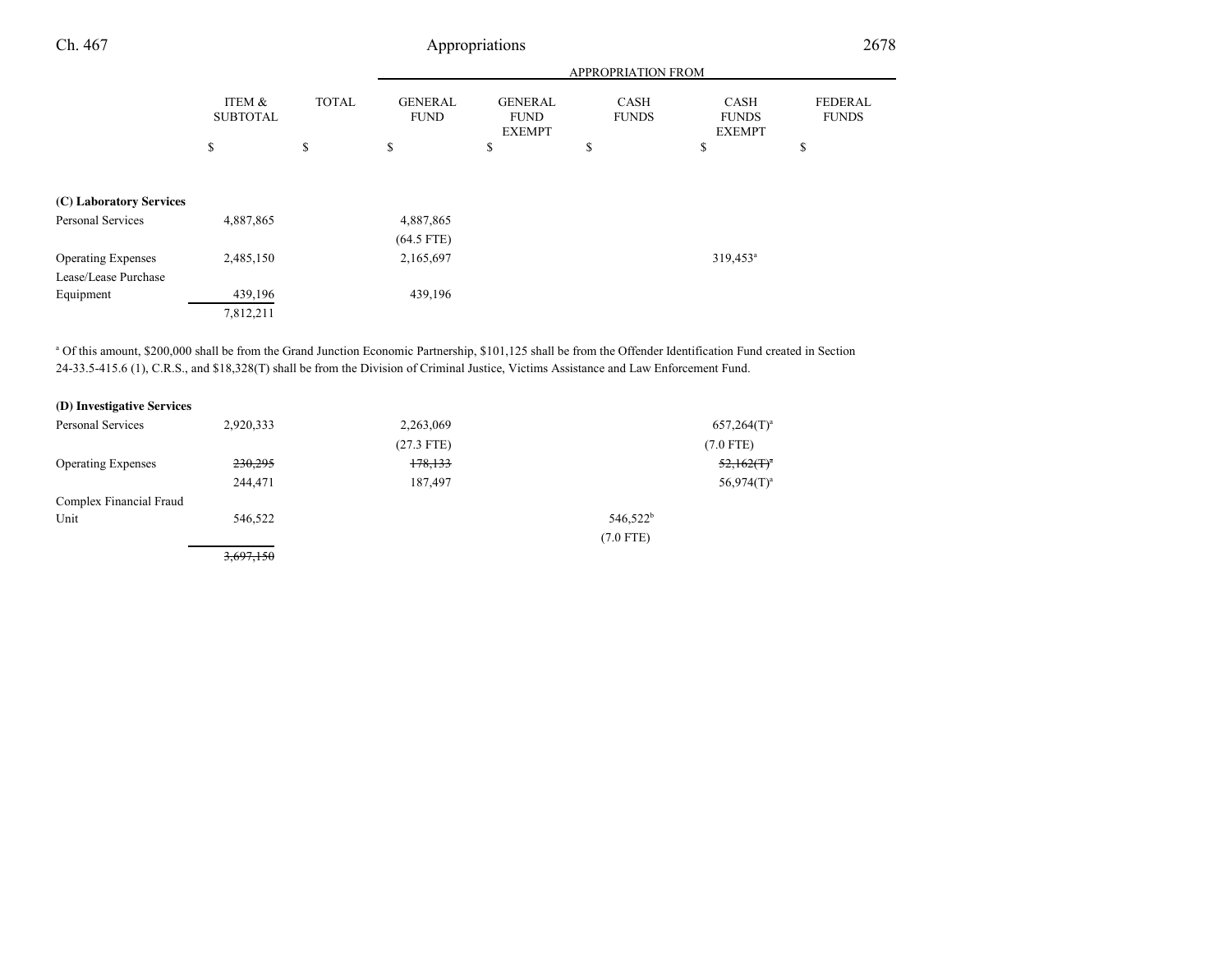#### 3,711,326

<sup>a</sup> These amounts shall be from Limited Gaming fund appropriated to the Department of Revenue.

<sup>b</sup> This amount shall be from the Colorado Identity Theft and Financial Fraud Cash Fund created in Section 24-33.5-1707, C.R.S.

#### **(E) State Point of Contact - National Instant Criminal Background Check Program**

| Personal Services         | 1.219.476 | 1.056.244    | $163.232^{\circ}$ |
|---------------------------|-----------|--------------|-------------------|
|                           |           | $(22.0$ FTE) | $(4.4$ FTE)       |
| <b>Operating Expenses</b> | 399.693   | 344,057      | $55,636^{\circ}$  |
|                           | 1,619,169 |              |                   |

#### 26,406,40126,433,167

<sup>a</sup> Of these amounts, \$215,149 shall be from permit application fees collected pursuant to Section 18-12-205 (2) (b), C.R.S. and \$3,719 shall be from the Instant Criminal Background Check Cash Fund created in Section 12-26.5-107, C.R.S.

| <b>TOTALS PART XVII</b> |                          |              |                            |                                       |              |
|-------------------------|--------------------------|--------------|----------------------------|---------------------------------------|--------------|
| (PUBLIC SAFETY) $4,5$   | <del>\$222,631,250</del> | \$72,604,324 | $$13,440,962$ <sup>*</sup> | <del>\$113,093,481</del> <sup>a</sup> | \$23,492,483 |
|                         | \$222,714,841            | \$73,044,858 | $$13.419.332$ <sup>a</sup> | $$112.679.601$ <sup>a</sup>           | \$23,571,050 |

<sup>a</sup> Of these amounts, \$18,687,324 \$18,675,507 contains a (T) notation, and \$87,743,593 \$87,229,897 is from the Highway Users Tax Fund pursuant to Section 43-4-201 (3) (a) (I) (B), C.R.S.

**FOOTNOTES** -- The following statements are referenced to the numbered footnotes throughout section 2.

<sup>4</sup> All Departments, Totals -- The General Assembly requests that copies of all reports requested in other footnotes contained in this act be

Ch. 467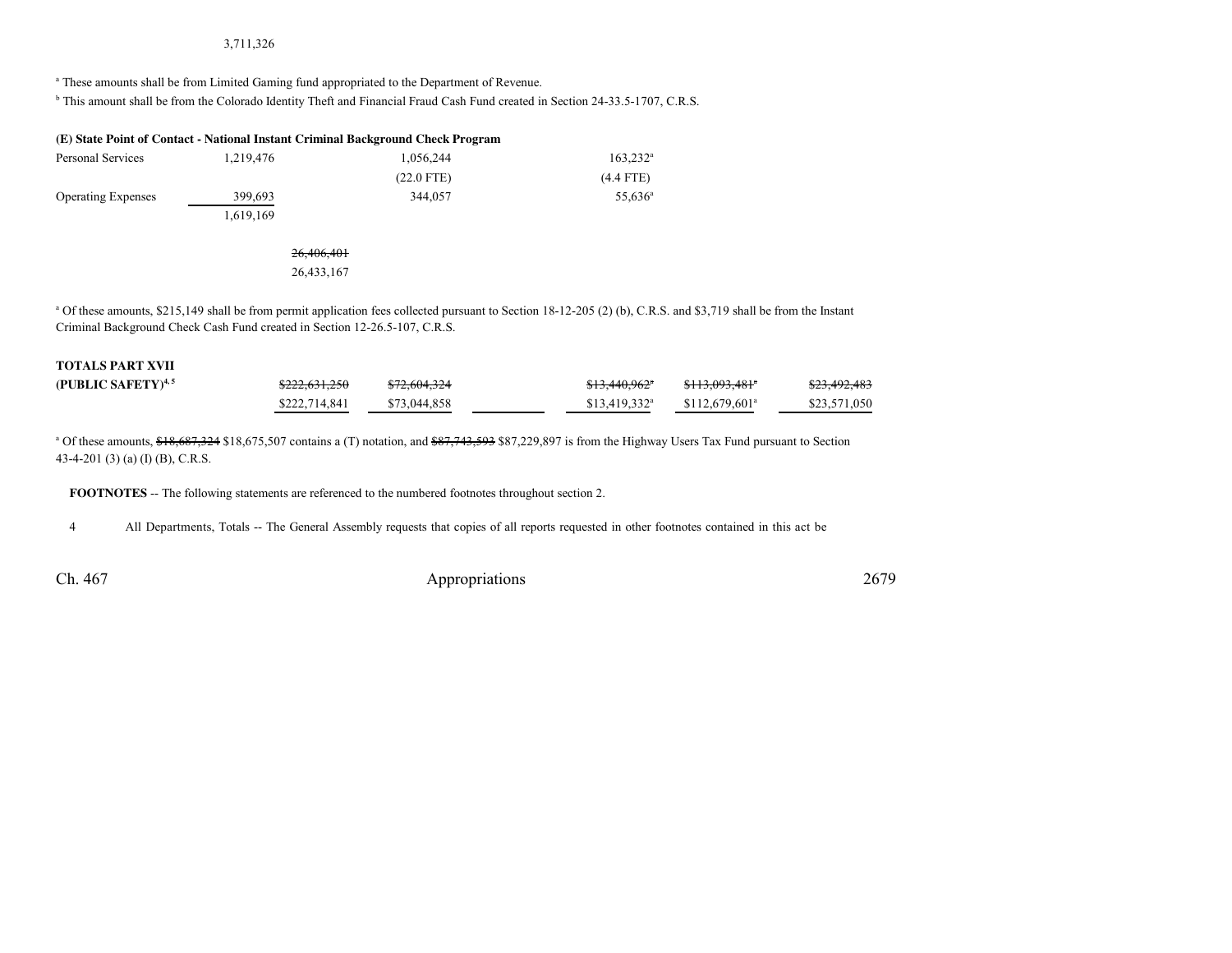delivered to the Joint Budget Committee and the majority and minority leadership in each house of the General Assembly.

- <sup>5</sup> All Departments, Totals -- Every Department is requested to submit to the Joint Budget Committee information on the number of additional federal and cash funds exempt FTE associated with any federal grants or private donations that are applied for or received during FY 2007-08.The information should include the number of FTE, the associated costs (such as workers' compensation, health and life benefits, need for additional space, etc.) that are related to the additional FTE, the direct and indirect matching requirements associated with the federal grantor donated funds, the duration of the grant, and a brief description of the program and its goals and objectives.
- <sup>6</sup> Department of Corrections, Management, Executive Director's Office Subprogram; Department of Human Services, Mental Health and Alcohol and Drug Abuse Services, Alcohol and Drug Abuse Division; and Division of Youth Corrections; Judicial Department, Probation and Related Services; and Department of Public Safety, Division of Criminal Justice -- State agencies involved in multi-agency programs requiring separate appropriations to each agency are requested to designate one lead agency to be responsible for submitting a comprehensive annual budgetrequest for such programs to the Joint Budget Committee, including prior year, request year, and three year forecasts for revenues into the fund and expenditures from the fund by agency. The requests should be sustainable for the length of the forecast based on anticipated revenues.Each agency is still requested to submit its portion of such request with its own budget document. This footnote applies to requests for appropriation from the Drug Offender Surcharge Fund, the Sex Offender Surcharge Fund, the Persistent Drunk Driver Cash Fund, and theAlcohol and Drug Driving Safety Fund, among other programs.
- 11 Department of Corrections, Totals; Department of Human Services, Mental Health and Alcohol and Drug Abuse Services, Alcohol and Drug Abuse Division; and Division of Youth Corrections; Department of Public Safety, Division of Criminal Justice -- It is the intent of the GeneralAssembly that the impacts of the Governor's Recidivism Reduction and Offender Diversion Package funded by the General Assembly in 2007,be analyzed using contract funding appropriated for this purpose to the Department of Public Safety, Division of Criminal Justice. The evaluation should specifically address: the Short-term Intensive Residential Remediation Treatment Program (STIRRT) in the Departmentof Human Services, Diversion Community Corrections Beds in the Department of Public Safety, Mental Health Beds in the Department ofPublic Safety, and any new programs or services created or implemented through additional budgetary flexibility provided to the Division ofYouth Corrections in the Department of Human Services. It is the intent of the General Assembly that the contractor compare the outcomes for offenders who participate in these programs with outcomes for offenders in predetermined control groups. The Department of Public Safety,Division of Criminal Justice, in conjunction with other state departments, is requested to submit an annual progress report to the Joint BudgetCommittee by November 1 of each year. This report is requested to include a summary of the number of offenders served by each programand a summary of the program evaluation techniques that will be used to examine the effectiveness of each program. The Department of Public